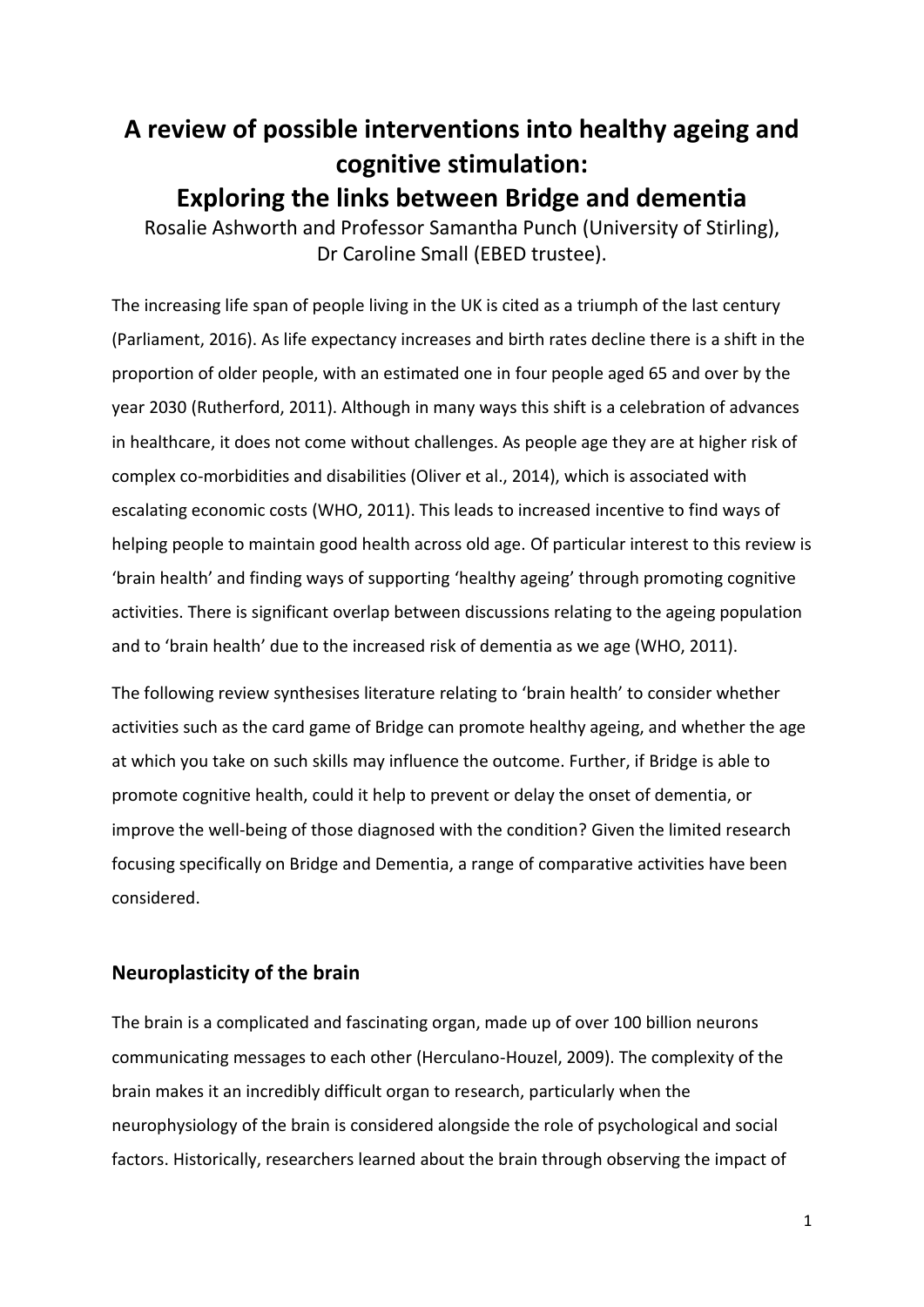damage (Rathus, 2007), however, in recent years, advances in neuroimaging techniques have allowed scientists to learn more about typical and atypical brain composition and function (Bandettini, 2009). Of particular interest to this review is the concept of 'neuroplasticity', which describes "the ability of the nervous system to change its structure and function, as part of the processes that underlie learning and memory, to adapt to environmental changes, and to recover function after brain lesions" (Miniussi and Vallar, 2011: 554). In short, do our brains remain flexible to learning across the life course? Previously, it was believed that the brain structure was fixed at childhood, and therefore suggests minimal flexibility later in life (Miniussi and Vallar, 2011). This may be reflected in myths about ageing such as, 'older people can't learn new things' (Erber and Szuchman, 2014). However, following the integration of psychosocial research into cognitive ageing and advances in neuroimaging, research is increasingly highlighting the dynamic and adaptive nature of the human brain as it ages (Park and Reuter-Lorenz, 2012; Boyke et al., 2008; Reuter-Lorenz and Lustig, 2005).

As the brain ages there will undeniably be changes and slowing of particular functions including: changes and loss of neurons, reduced blood flow, and shrinkage in areas such as the prefrontal cortex (National Institute of Aging, 2008). Growing research into neuroplasticity does not intend to contradict this; rather it highlights how this does not always equate to progressive decline (Cabeza et al., 2002). The question posed to neuroscientists is therefore not why we get cognitive decline as we get older, but how do older adults continue to function well in light of these declines (Goh and Park, 2009). It is suggested by Park and Reuter-Lorenz (2012) that the declining function triggers a homeostatic response i.e. the body attempts to balance the effects through reorganisation and repair. The ensuing strengthening of connections, disuse of weak or faulty connections, and formation of new connections is termed 'scaffolding' (Park and Reuter-Lorenz, 2012). Figure 1 illustrates a simplified version of this process. If we imagine that there is a clear pathway in our brain from circle to rectangle, over time this pathway can become interrupted, whether that is through a weakening in the connection or the introduction of an obstacle. Despite this, the rectangle still exists; therefore, 'scaffolding' seeks to find new ways of gaining access to this information.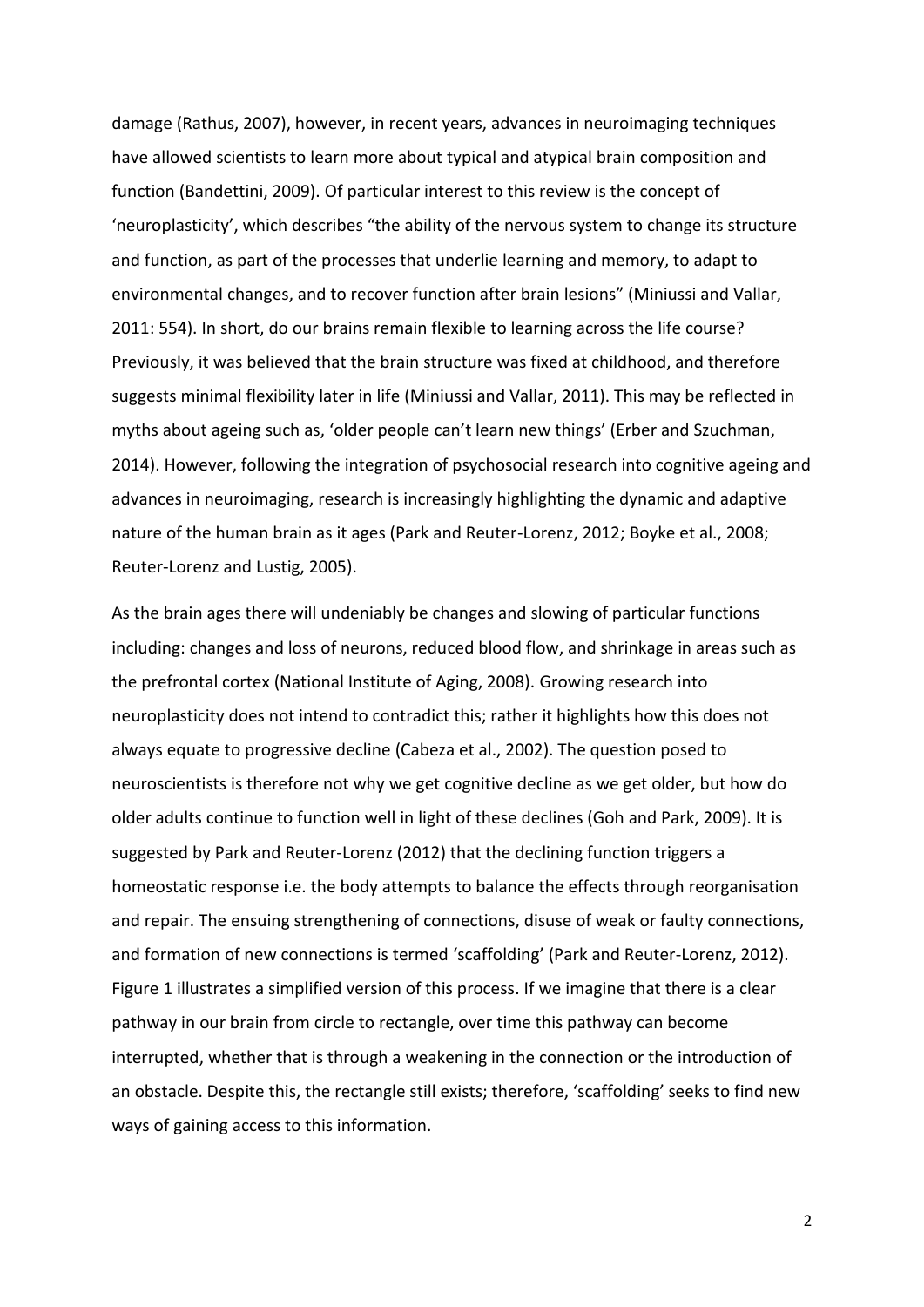

#### **Figure 1: The process of scaffolding in the context of neuroplasticity**

The nature of the obstacle may alter the brain's ability to compensate for it; however, it begins to highlight the flexibility of the brain and connections within it. Interestingly, the process of 'scaffolding' is not unique to cognitive decline, but is suggested to occur across the lifespan in response to cognitive challenges (Park and Reuter-Lorenz, 2009). In children and younger adults this process is about strengthening the primary connections, i.e. making the route from circle to rectangle in Figure 1 more robust. Whereas, as we age and these connections weaken, a secondary route is needed that, although less efficient than the first route, enables us to reach the same end point (Goh and Park, 2009).

The scaffolding theory of ageing and cognition supports the idea that engaging in novel tasks or environments, or cognitive training, can enhance the development of compensatory scaffolding. Ultimately this could lead to protection of cognitive functioning (Park and Bischof, 2013). Theoretically this has important implications for older adults and people at risk of dementia, with the Alzheimer's Association (2015) noting that if an effective treatment could delay the onset of dementia by 5 years, it could reduce the number of people with the condition by over 40 percent. Despite the potential for positive outcomes, it should be noted that there are still major gaps in understanding over the conditions needed for healthy older brains to instigate the scaffolding process (Park and Bischof, 2013).

One of the suggestions regarding the effectiveness of scaffolding is cognitive reserve. Cognitive reserve within the field of brain injury or neurodegenerative disease refers to a disparity between the clinical manifestations of a person and their level of brain damage (brain pathology). This is illustrated by people who show significant pathological brain degeneration consistent with that of Alzheimer's disease on autopsy, yet they do not present with symptoms of the condition while living (Stern, 2009). Understandings of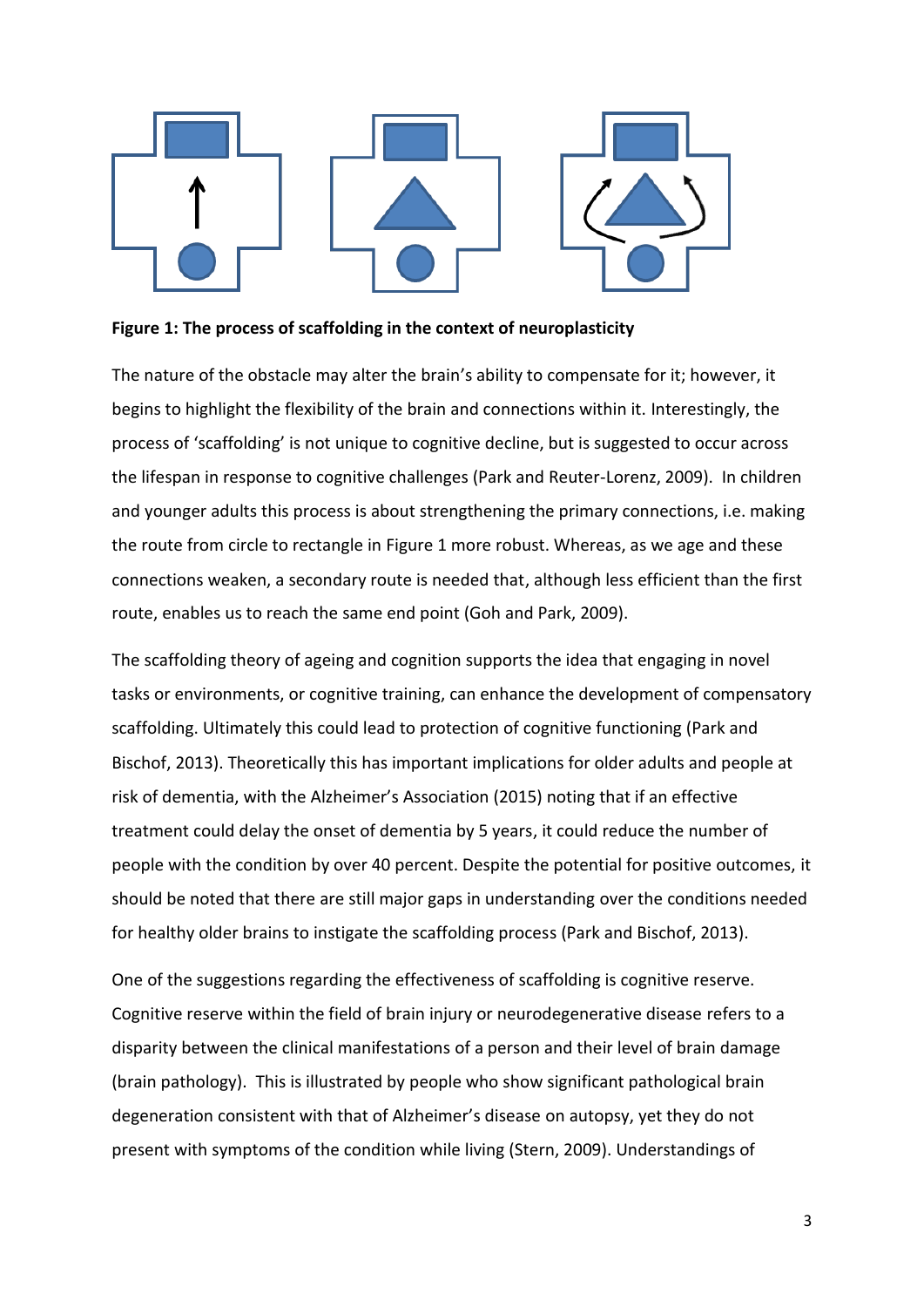cognitive reserve suggest there are individual differences in how people complete tasks, due to differing degeneration. Unlike scaffolding which occurs across the lifespan, cognitive reserve is discussed as something that only comes into play when the brain is trying to compensate for damage. Stern (2002) suggests that when the brain can no longer use the connections it used before, it will use structures or networks that were previously unused.

Factors such as socioeconomic status are cited as possible determinants of cognitive reserve, particularly due to education levels. People from lower socioeconomic status are more likely to have lower education levels (this is often used as a socioeconomic status marker on its own (Duncan et al., 2002)); as a result they are likely to have less cognitive reserve (Meng & D'Arcy 2012). This will manifest as a slower decline than those with higher socioeconomic status. The slower decline may sound counter-intuitive, but in practice it means that people with more reserve are managing longer without displaying cognitive problems, so that when these mechanisms 'run out' the decline appears very rapid. The current work on cognitive reserve hypothesis warns of the potential vulnerability of people from lower education but also opens up a wealth of opportunities for interventions to increase individual's reserve and compensatory mechanisms. Recent research adds further support to the importance of 'brain reserve' illustrating that increased reserve is associated with lower risk of developing dementia (Borenstein et al., 2014).

In order to consider whether neuroplasticity and cognitive reserve can be manipulated by external factors, examples from the field of music and cognition should also be noted. Importantly, musical training as a multisensory and motor experience has been shown to influence brain plasticity (Hyde et al., 2009). In a study by Hyde et al. (2009), brain images of children who learned the keyboard for 15 months were compared with a control group of children (i.e. children who were of similar demographics but did not learn a musical instrument). They found significant structural brain differences between the two groups of children that were not seen at baseline i.e. changes were not due to a biological predisposition to music, but were a result of musical training across the 15 months. When considered in light of the positive psychosocial outcomes from musical interventions, such as improved quality of life (Vasionyte and Madison, 2013; Raglio et al., 2014; Lee et al., 2010), these findings offer potential for future interventions that consider activities where neurological and psychosocial outcomes can be achieved together.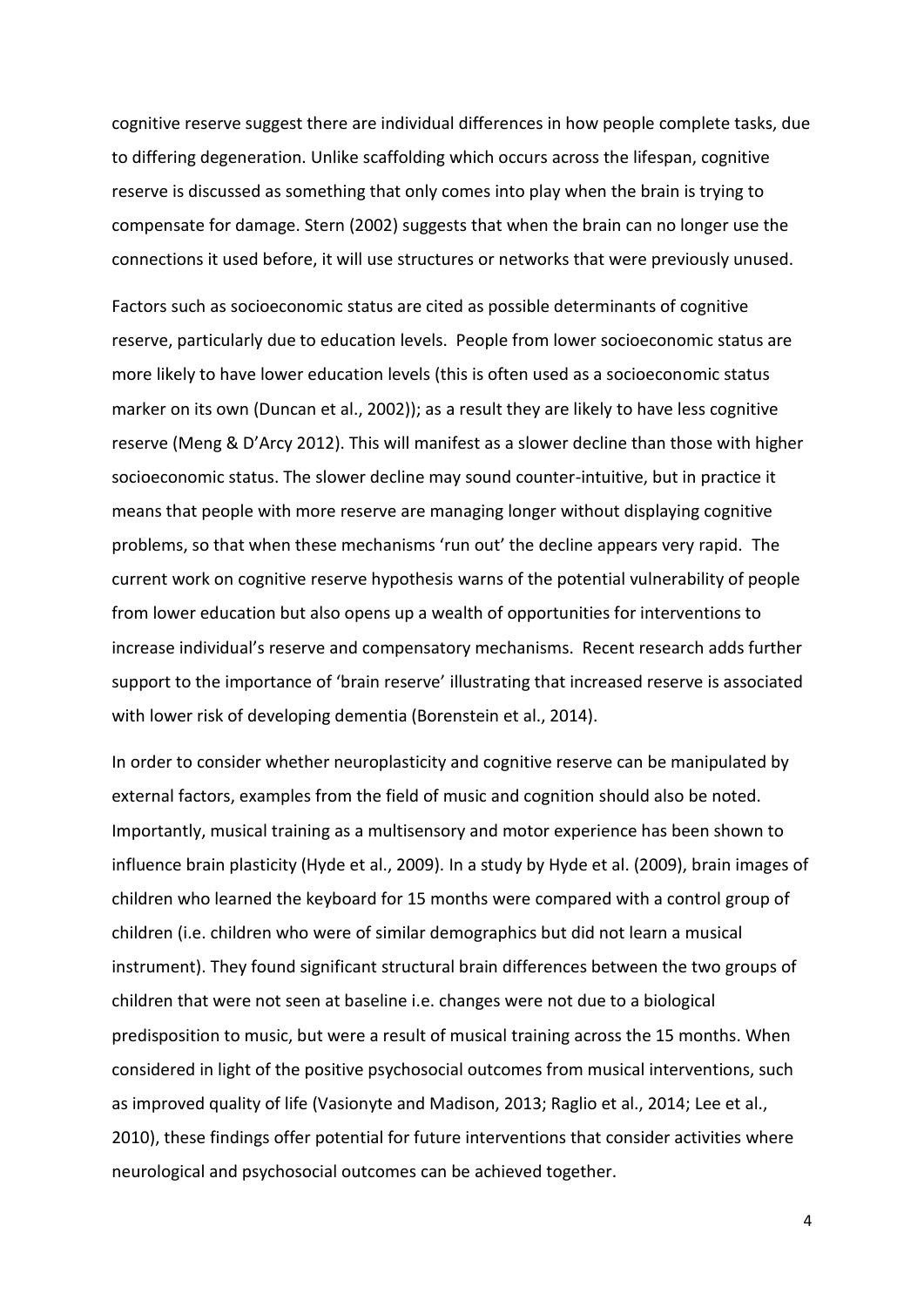In addition, and of particular importance to this review, recent research suggests that playing a musical instrument is not just of benefit to younger people. Balbag et al. (2014) recently conducted a population-based twin study in Sweden, where the focus was on discordant-musician twins i.e. where one twin plays a musical instrument and the other does not. They found as high as 64% lower likelihood of dementia when comparing the musical and non-musical co-twins (Balbag et al., 2014). Although the findings should be treated cautiously, as they are based on associations rather than causal factors, the study demonstrates the positive influence of neuroplasticity, independent of age a person begins to play an instrument (Balbag et al., 2014). Furthermore, the findings emphasise the adage that it is 'never too late' to engage in new activities and influence cognitive capabilities. However, musical instruments generally require a certain degree of physicality and dexterity (Schmidt Peters, 2006; Wright, 2016) which may reduce the numbers of older people who can engage with them (Voelcher-Rehage and Alberts, 2007; Clark and Manini, 2008). Alternatives such as Bridge, which offer cognitive challenges and reward with an essential social element, may offer a more suitable alternative for encouraging 'brain health' in older adults.

Overall, the literature relating to neuroplasticity, scaffolding, and cognitive reserve suggests that the brain is able to adapt to new circumstances, and compensate for changes associated with aging and potentially dementia. Further, the continuous process of learning and cognitive reorganisation suggests potential to strengthen connections and increase cognitive reserve across the lifespan. Therefore, this review will go on to consider whether activities such as playing Bridge could enhance this process. Before focusing on cognitive activities, an overview of dementia is provided, given that the discussed findings offer the potential to delay the disease onset or speed of progression.

#### **What is dementia?**

Dementia is an umbrella term which encompasses a range of neurodegenerative diseases. Symptoms of dementia include memory loss, difficulty with problem solving, and difficulty in communicating. Dementia is progressive, leading to increasing symptoms over time (Alzheimer's Society, 2015). Despite the symptom trajectory it is worth noting that a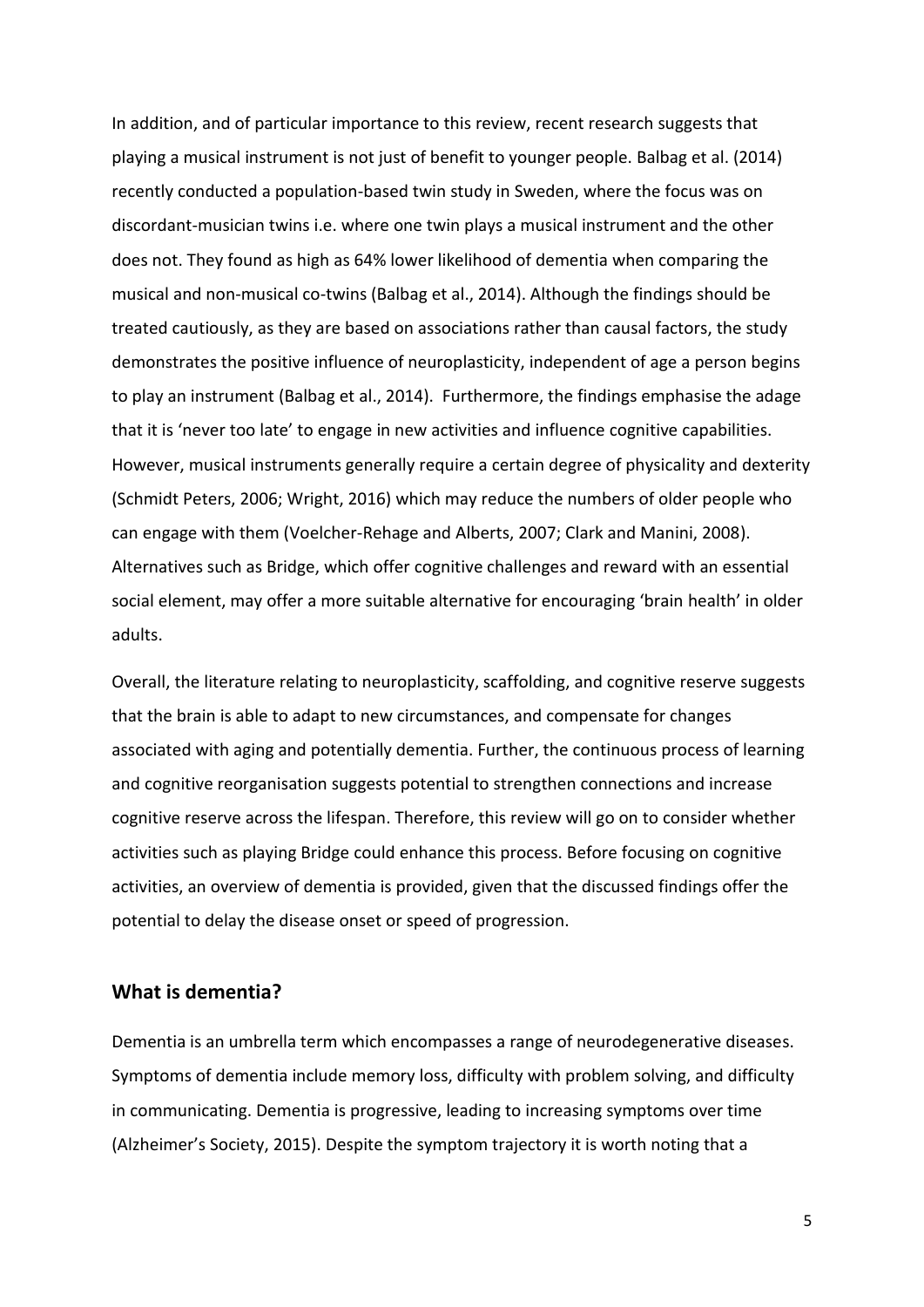person's quality of life does not follow the same path, many people living with dementia continue to experience high quality of life (Missotten et al., 2008; Selwood et al., 2005).

Statistics indicate that around 850,000 people are living with dementia in the UK (Alzheimer's Society, 2016). The number of people with the condition is expected to continually rise due to the ageing population, as noted in the introduction. The greatest risk factor for dementia is age, however, it is important to note that around 40,000 younger people are living with dementia in the UK (<65 years old). Although there is not a significant gender difference in terms of risk of dementia (Ruitenberg et al., 2001), the difference in average life span, with women in the UK living on average three years longer than men (Office of National Statistics, 2015), leads to a 2:1 ratio of women to men with dementia (Dementia Consortium, 2016).

There are many different types of dementia; broadly speaking they differ based on the region of the brain they affect and consequently the prevalence of particular symptoms. The following section outlines some of the more common types of dementia.

#### **Alzheimer's disease**

Alzheimer's disease is the most common type of dementia for both younger and older people. The brain degenerates due to the accumulation of 'tangles' and 'plaques' and the most common symptoms are memory loss, language difficulties, problems with planning and organising, and orientation.

## **Vascular dementia**

Vascular dementia is a result of damaged blood vessels leading to reduced blood flow to different regions of the brain. Symptoms include problems planning, slower speed of thought, problems with concentration and difficulty following a series of steps.

#### **Fronto-temporal dementia**

Fronto-temporal dementia has a greater impact on personality and behaviour over memory and can lead to reduced inhibitions; as a result this type of dementia may have greater impact on social interactions.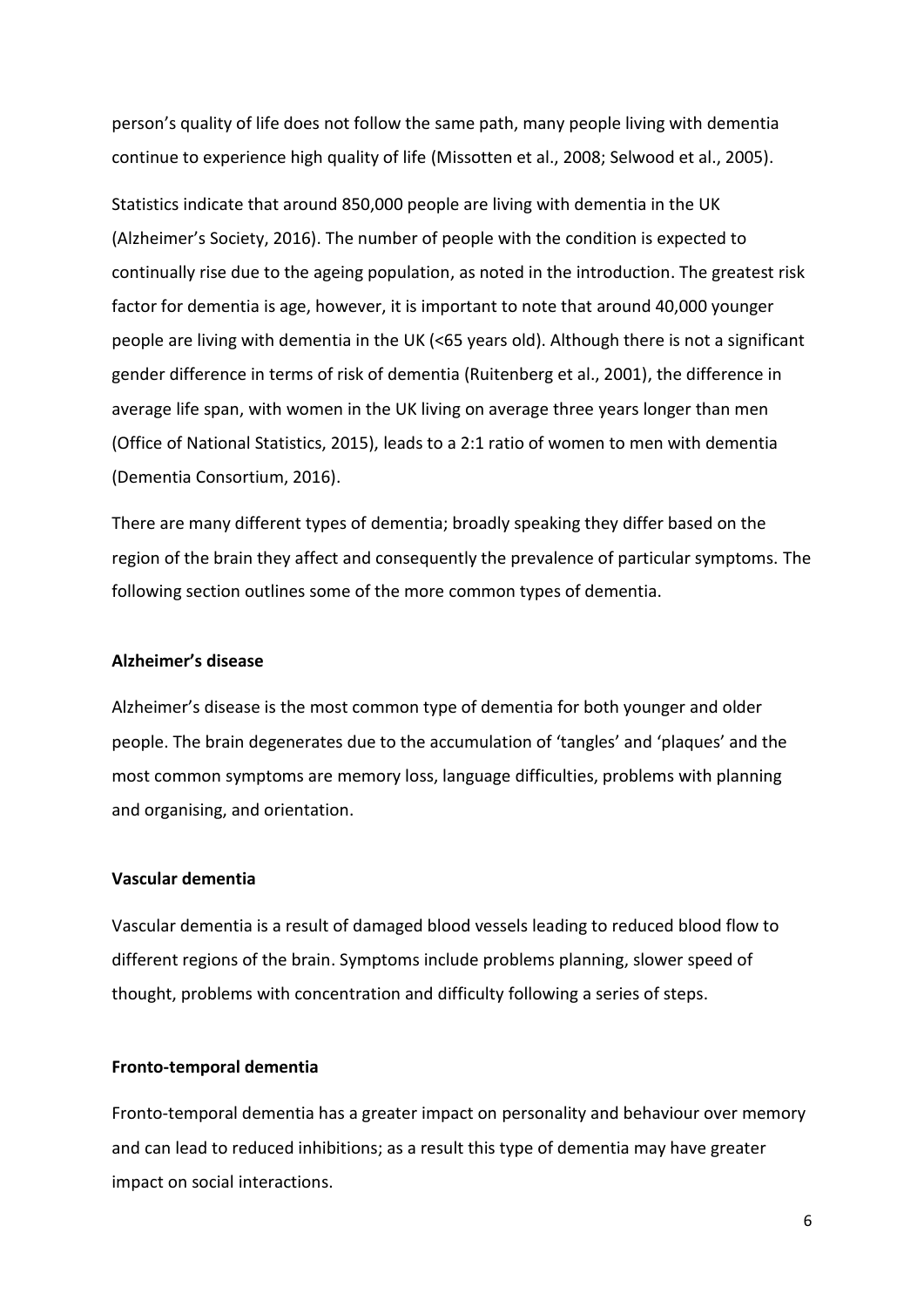#### **Lewy-body dementia**

Lewy-body dementia has many overlaps with Parkinson's disease and people can have problems with attention, alertness, and increased likelihood of hallucinations (Alzheimer's Society, 2016b).

Understanding the different types of dementia is important when designing research into the disease due to different ways the condition can impact on people's daily lives. For instance, behavioural and psychological symptoms of dementia (BPSD) including agitation, sleep disturbances and wandering, are likely to affect 90 percent of people with dementia to some degree (Liperoti et al., 2008), with BPSD cited as a key factor in caregiver burden (Beeri et al., 2002). Within this, type-specific BPSDs have been noted such as hallucinations and Lewy Body dementia, anxiety in people with Alzheimer's disease, and emotional disturbance in people with vascular dementia (Chiu et al., 2006). Although the symptoms are not necessarily type-exclusive, it demonstrates the importance of type-awareness when considering interventions. In addition, the type of dementia may influence the feasibility of interventions and how effective they may be. For instance, pharmaceutical interventions into Alzheimer's disease are increasingly prioritised; whereas, the same treatments are not necessarily suitable for people with fronto-temporal dementia (Alzheimer's Society, 2013).

Before moving on to the risk factors of dementia, it is worth noting an additional condition which is often placed under the umbrella term of dementia, known as Mild Cognitive Impairment (MCI). Mild cognitive impairment sits between 'normal ageing' and Alzheimer's disease and describes people with cognitive impairment but not functional (Wenisch et al., 2007). Between 3-13% of people diagnosed with mild cognitive impairment will go on to develop dementia each year (Tomaszewski Farias et al., 2009). The percentages offered vary across papers because the boundaries are very unclear between mild cognitive impairment and early dementia, which makes it difficult to make a definitive diagnosis. Importantly for this review are the findings of Wenisch et al. (2007), who discuss evidence for cognitive reserve and the continued ability of the brain to adapt even in circumstances of cognitive impairment. Although the study is small, it reinforces the direction of future study in activities and the malleability of neurological connections.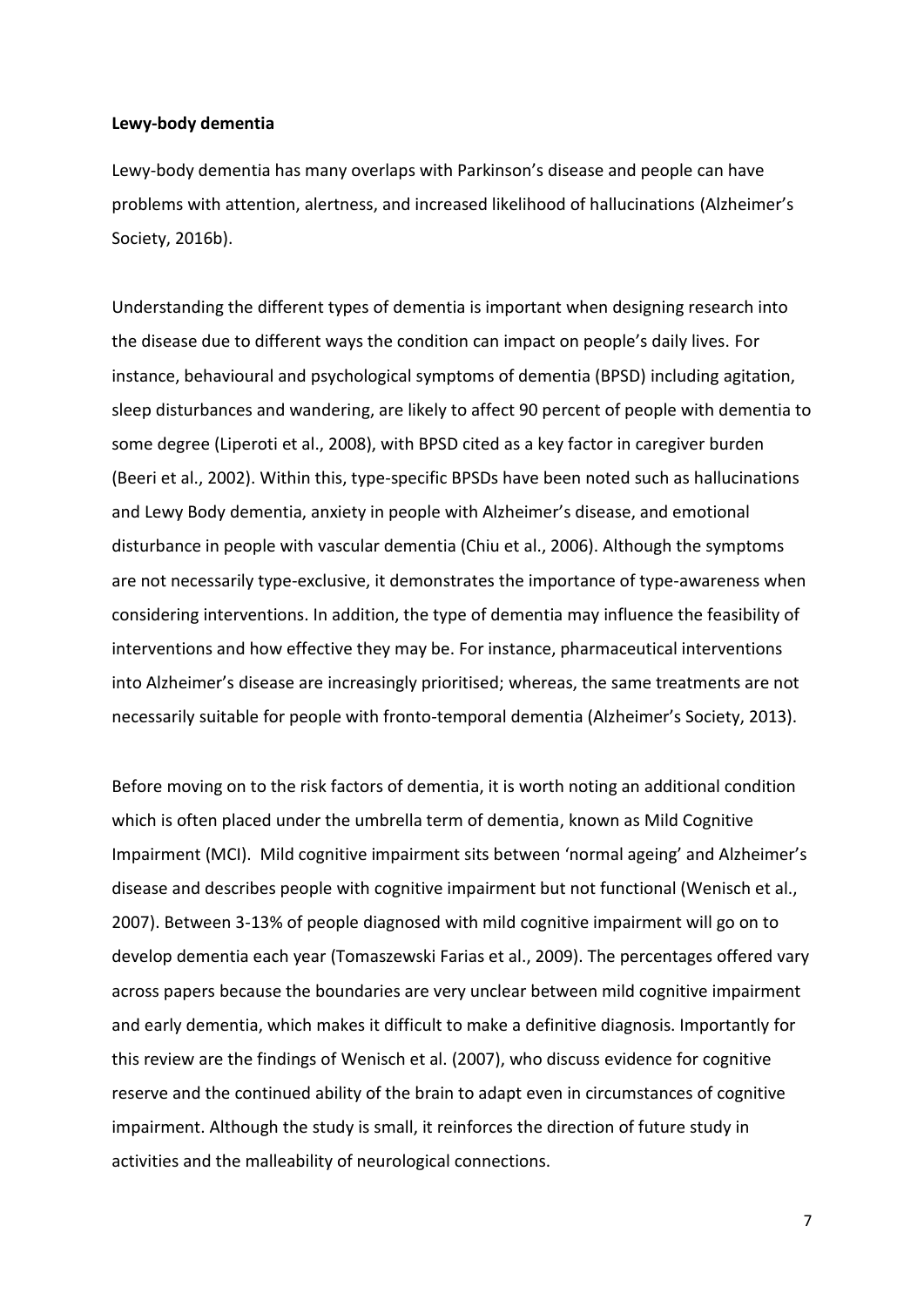# **What are the risk factors for dementia?**

The biggest risk factor for dementia is age; however, it is distinct from 'normal ageing'. Neuro-degeneration is expected as we age, but this in itself does not result in dementia. In previous research, such as Sonnen et al. (2011), significant beta-amyloid build up was seen in 25-50% of cognitively 'normal' brains. This is somewhat surprising as beta-amyloid is associated with Alzheimer's disease (Stern, 2002). The findings of Sonnen et al. (2011) emphasise the separation between neuro-degeneration, age, and the development of dementia. Despite the neurological distinctions set out by Sonnen et al. (2011), the boundary between early stages of dementia and physiological ageing remains unclear (Derouesne, 2002). Importantly, the noted lack of clarity contributes to the challenge of knowing when to intervene.

The increased risk associated with age can be attributed to several factors including higher blood pressure, increased likelihood of illnesses such as stroke, changes to cell structure and the immune system, and weakening of the body's ability to repair itself over time (Alzheimer's Society, 2016c). Age is a risk factor we cannot change, however, there are lifestyle related factors and health indicators that may also help predict risk of dementia and can potentially be modified. Higher risk is associated for people with diabetes, hypertension, and stroke (Borenstein et al., 2014). In addition, dementia and depression have a significant relationship with each other (Saczynski et al., 2010), although it is unclear whether it is a risk factor or an early symptom of the condition. Recent research suggests it may be dependent on the time of onset of depressive symptoms (Barnes et al., 2012).

Finally, it is important to note that there are genetic risk factors for dementia, however, there is a great deal of unknowns; having a family member with the condition does not necessarily increase chances of getting dementia. A number of genes have been suggested to affect people's risk of the condition but are not the cause, such as APoE3. There are more directly causal genes associated with the very rare cases of dementia; however, in general the genetic risk factors associated with dementia are minimal when compared to the risk of age (Loy et al., 2014).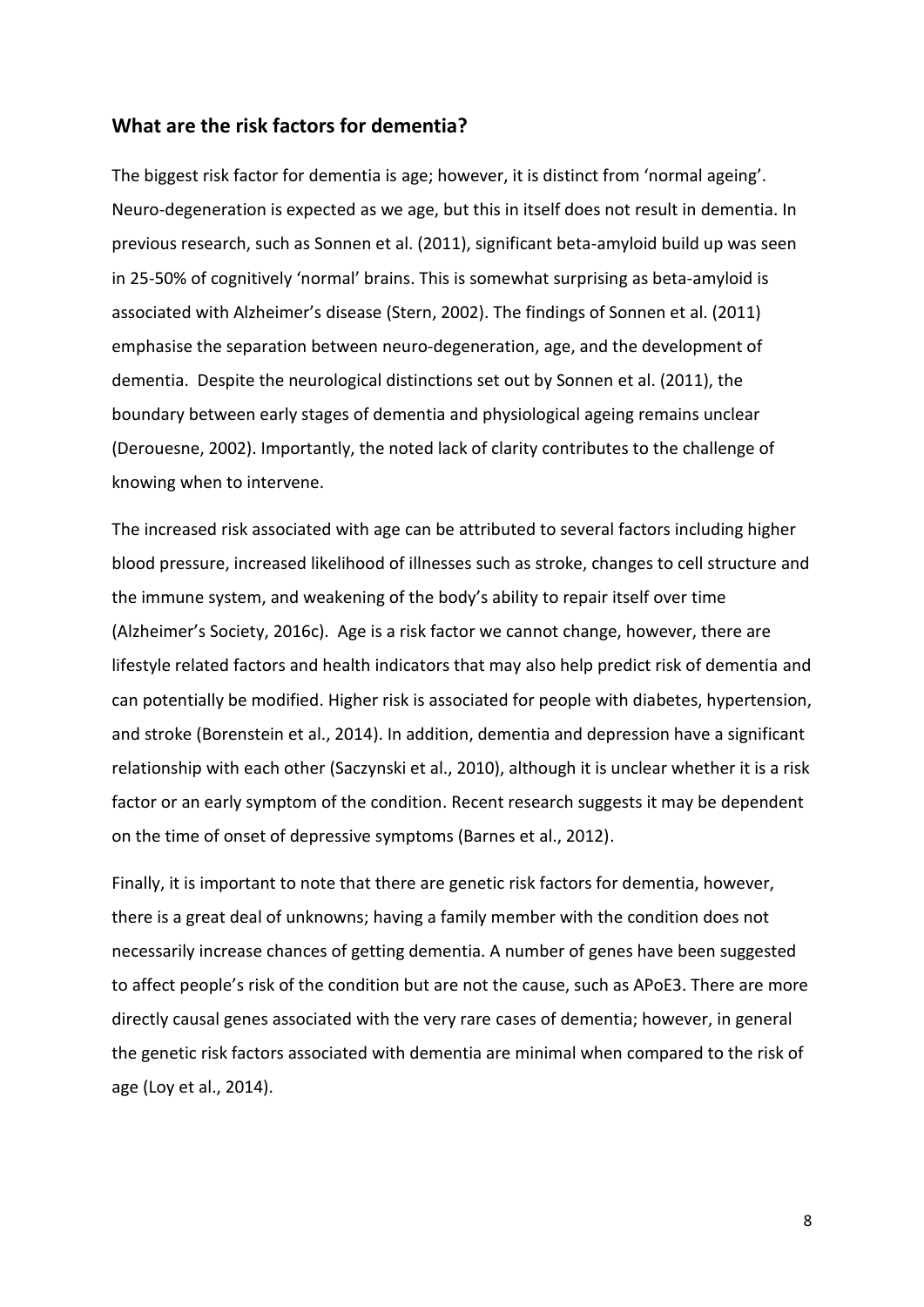### **Is dementia preventable?**

Several factors have been identified for reducing the risk of dementia including regular exercise, healthy weight and balanced diets, healthy cholesterol and blood pressure, and moderating alcohol intake (ARUK, 2015). Most of these recommendations are based on the overlapping risk factors between cardiovascular health and dementia. Recent recommendations also draw attention to the type of activity people engage with, illustrating that social and mental activity may reduce the risk of developing dementia (Alzheimer's Society, 2016c). In support of these recommendations, Verghese et al. (2003) found that leisure activities such as reading, playing board games, dancing, and playing musical instruments were associated with a lower risk of dementia than physical activity. Interestingly, the authors highlight that the activity may increase cognitive reserve. In support of this, Scarmeas et al. (2003) found that people who get more involved in activities such as arts and crafts, reading, playing cards etc. show a greater degree of brain pathologic involvement. If this acts to buffer the effects of dementia, then interventions could be developed. Leisure will be discussed in more detail in the final section of the review.

More recently, Klimova and Kuca (2015) reiterate the potential for preventative, noninvasive, intervention strategies for reducing risk of cognitive decline. As illustrated in Figure 2, strategies include physical activities, cognitive activities, and dietary changes. It is not within the scope of this review to consider the evidence for all of these, however, it reinforces that cognitive training may be of benefit, and that this could take several forms e.g. playing an instrument, learning a language, playing the card game Bridge. Of note, missing from the Klimova and Kuca (2015) figure is social activities, which is surprising given the potential importance of social relationships (Holt-Lunstad et al., 2010), as will be discussed in more detail further in the review.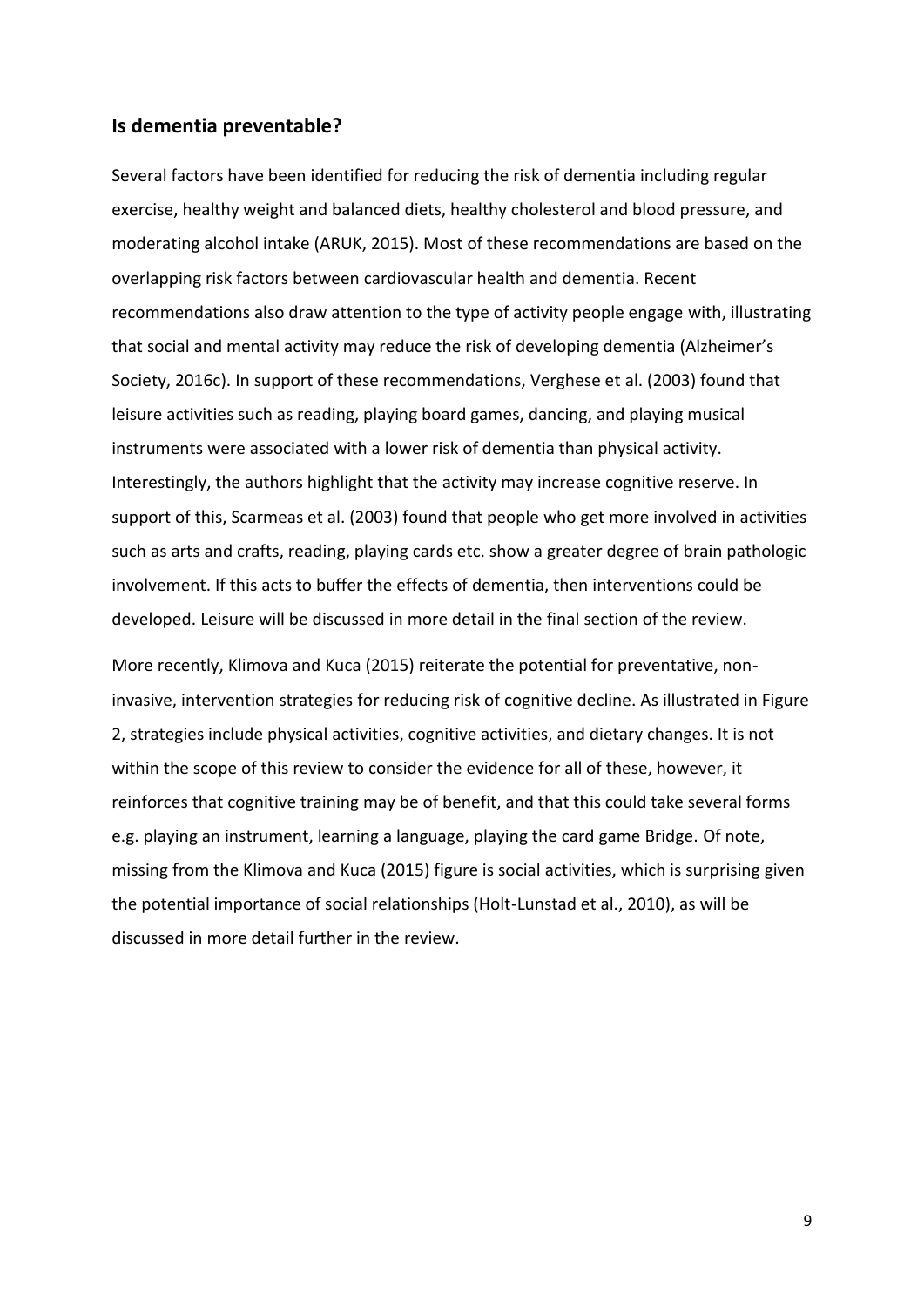



So far, the literature presented that relates to dementia illustrates that there are several types of dementia and that can affect people in various ways. Both older and younger people can develop the condition, but increasing age is the greater risk factor. In many ways the literatures demonstrates that people have very little control over the onset and progression of dementia. With regards to neuroplasticity, scaffolding and cognitive reserve, the literature suggests potential for future research into interventions which improve this. Of particular importance to this review is cognitive activity as a psychosocial intervention.

#### **Does cognitive activity influence dementia?**

The National Institute on Aging (2012b) provides several reasons why an active brain may prevent Alzheimer's disease. Firstly, as noted previously, they may establish cognitive reserve and allow the brain to be more adaptable and compensate for disruptions in function. Additionally, people who participate in socially engaging or intellectually stimulating activities may be more likely to have other protective lifestyle factors. As with the unclear relationship between depression and dementia, it may also be that lack of engagement in such activities is a result of early effects of dementia instead of a causal factor.

Although the links between cognitive activity and dementia may be unclear, a recent study by Bowes et al. (2012) notes that dementia prevention was a motivating factor for undertaking such activities. Interestingly, the researchers note that engaging in 'dementia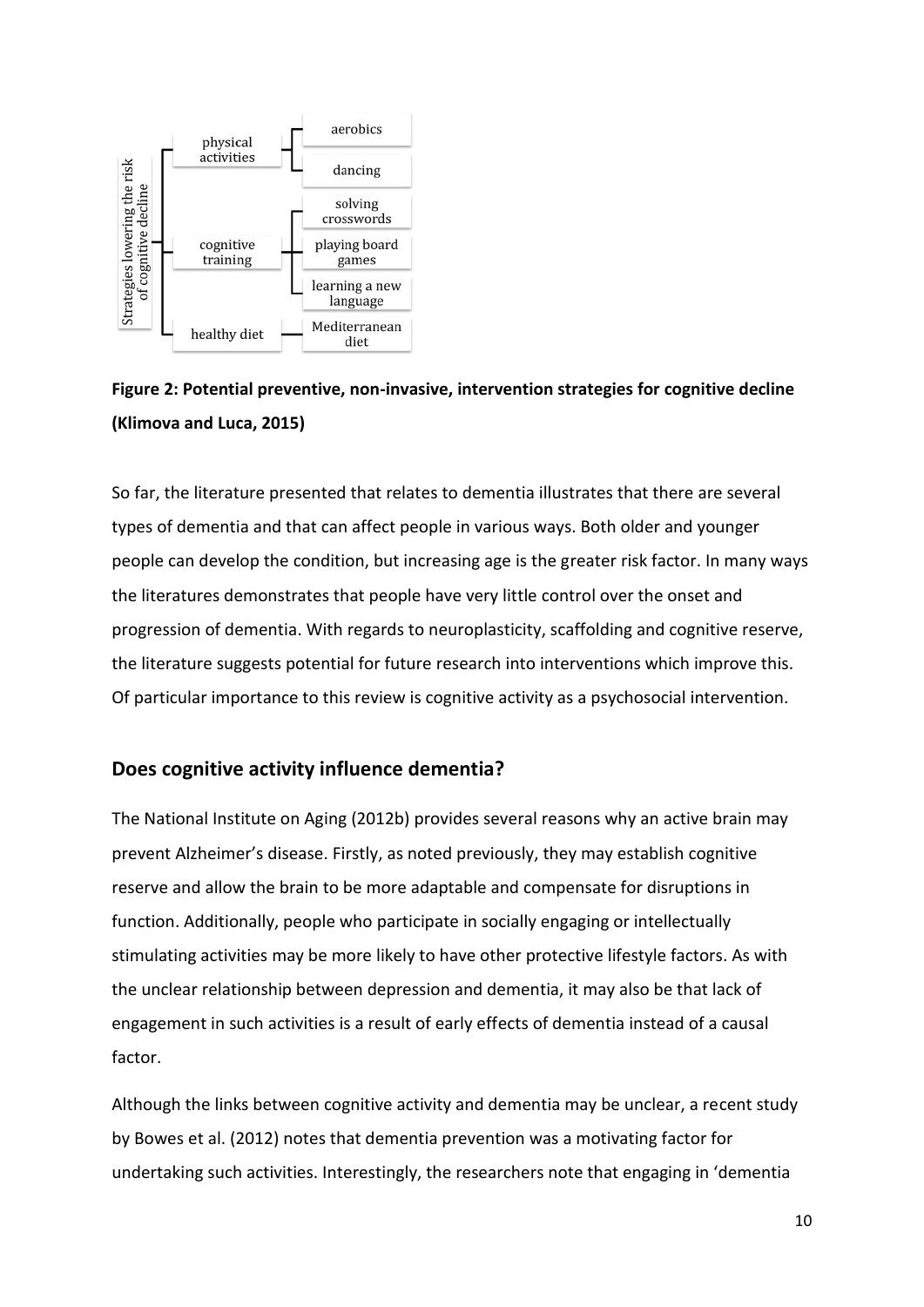prevention' activities may increase people's stress levels, which may in turn increase their risk of dementia (Wang et al., 2009). Further, it may be more beneficial for people to participate in activities for enjoyment and relaxation (Bowes et al., 2012). Noteworthy for this review, for those who played games such as Bridge, darts and dominoes, the majority cited enjoyment and relaxation as their main motivation, with dementia prevention rating lowest.

In addition, Bowes et al. (2012) discuss the challenge of 'brain training' games and the clouded evidence surrounding their effectiveness. This is an issue that has lead to much debate. The caution around 'brain training' software is not necessarily concerns over the benefit, rather, that the way the activity is marketed is based on unsubstantiated claims and a lack of scientific evidence (Stanford Center on Longevity, 2014). The criticism of 'brain training' does not mean that it is ineffective, but that the level of effect is varied and needs a more robust evidence base. Lampit et al. (2014) found that 'brain training' may produce small but significant improvements in cognitive functioning of older adults, however, several factors were important within this including: the design of the game, and completing the game within training sessions rather than alone. The findings reiterate the importance of social interaction and add further support for activities such as Bridge which are multiplayer.

Thus far, the focus of this review has largely been the brain itself and how it works. The following section considers how different activities may influence people's well-being, with a particular focus on Bridge throughout. Firstly, the review questions what makes an activity meaningful, and does it influence the effect the activity has? This leads on to evidence around interventions which utilise meaningful activities, and lessons to be learned from music and memory research. Finally, the review concludes with recommendations for future research into Bridge and 'brain health'.

#### **Meaningful activities and Dementia**

1

According to NICE<sup>1</sup> guidelines, a meaningful activity is one that "includes physical, social and leisure activities that are tailored to the person's needs and preferences… Activity may

 $1$  The National Institute for Health and Care Excellence (NICE) provide a variety of frameworks and guidance to support health and social care, one of which focuses on mental well being of older people in care homes (Nice, 2013)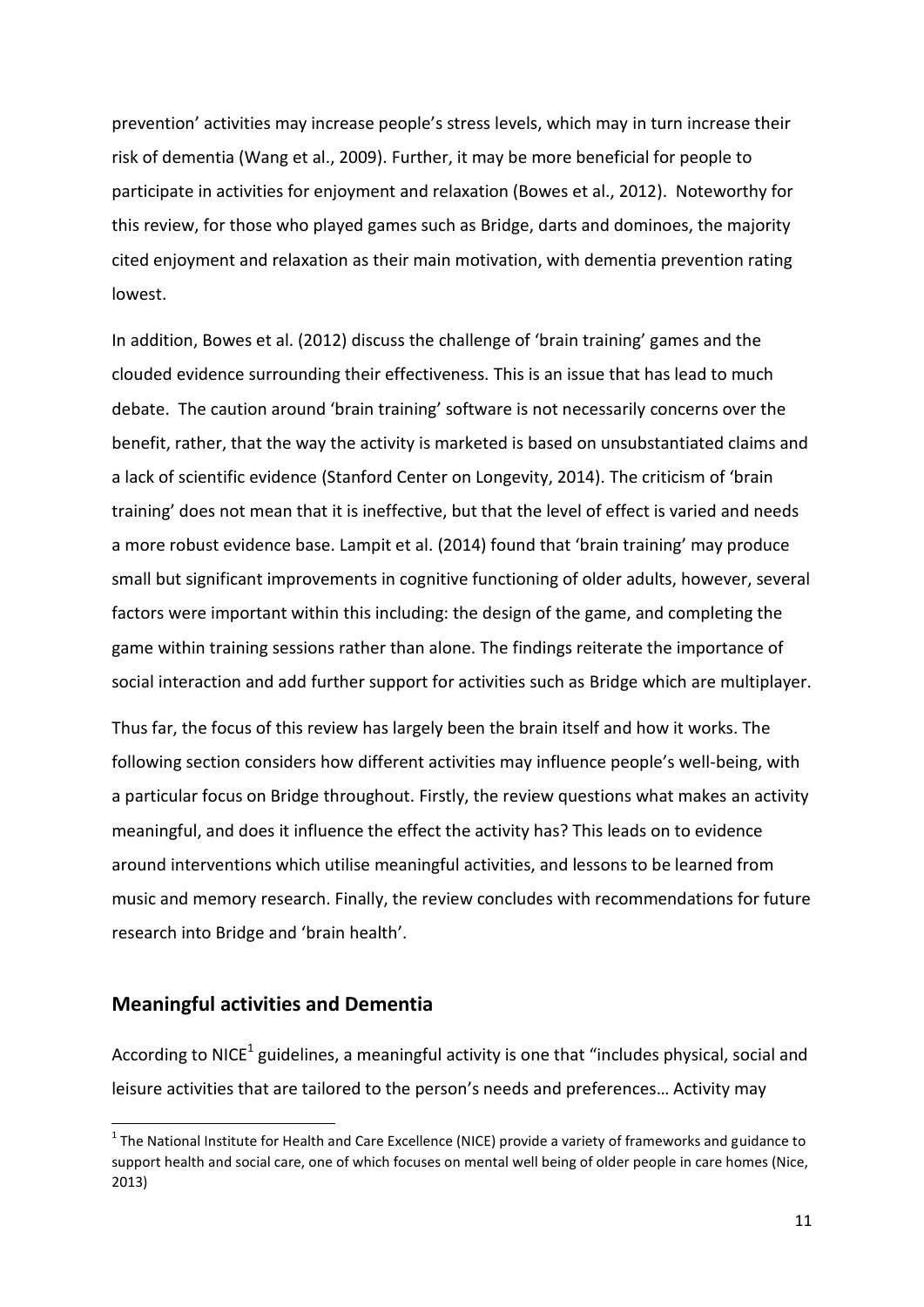provide emotional, creative, intellectual and spiritual stimulation" (NICE, 2013: 17). The opportunity to engage in meaningful activity is the first of six quality statements for people living in care homes (NICE, 2013). Of interest to this review is whether meaningful activities are of benefit to people with dementia, and if so, could Bridge be categorised as a meaningful activity that could have positive outcomes for people with the condition. Importantly, the NICE (2013) definition focuses on a person's preferences, reinforcing that meaningful activities are likely to be those that fit with a person's identity (Vernooj-Dassen, 2007).

The research into meaningful activities acknowledges the importance on honouring people's identity, and finding ways of providing cognitive and social simulation that fits with this. In this regard, it may be that the interaction between Bridge and Dementia is most important for people with dementia who are currently or have previously been Bridge players. In this case, the memory focused features of Bridge are discussed, to see whether continuing to play Bridge with dementia would remain a positive experience.

Bridge involves transferring memory from short-term memory to long-term memory (Engel and Bukstel, 1978) a process that may be particularly difficult for people with dementia (Miller, 1973). Engel and Bukstel (1978) note that Bridge offers unique insights into memory due to the importance of working memory to succeed in the game; this may also raise challenges for people with dementia as the condition impairs working memory (Kensinger et al., 2003).

'Working memory' refers to the way the brain manipulates information in short term memory to allow people to perform complex tasks (see Baddeley, 1992). Working memory is not unitary, and recent research suggests there may be differences between Alzheimer's disease and other types of dementia in terms of working memory impairments (Sala et al., 2012). This has potential implications for whether people with dementia would be able to play or learn Bridge, and whether the type of dementia they are diagnosed with influences this.

The research seems to suggest that Bridge may not be a suitable intervention for people living with dementia, as it is a difficult game to learn and play. However, it may not be an all or nothing situation, the fact that Bridge involves memory, social interaction and leisure,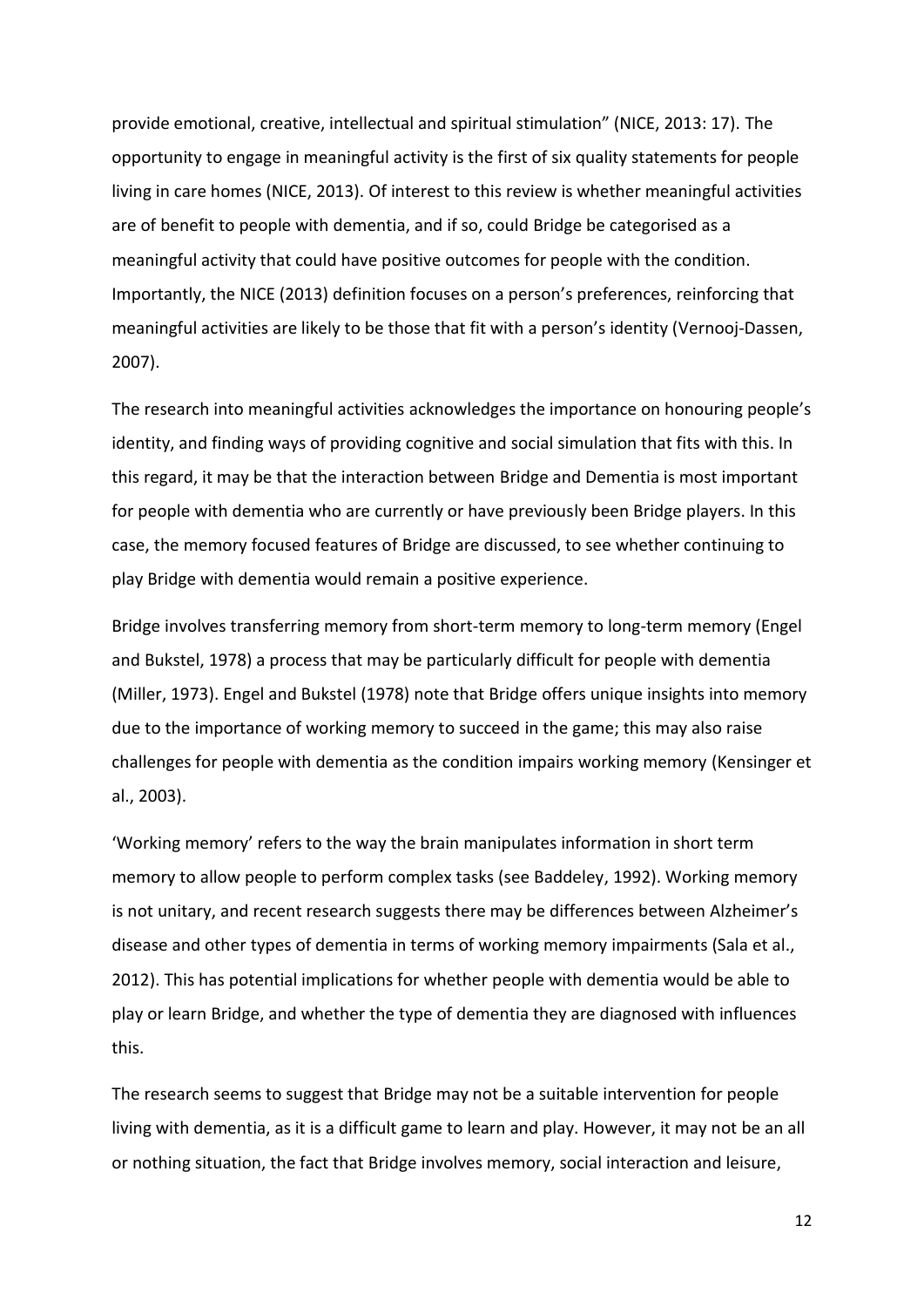may make it a beneficial activity for people to engage with, particularly at a non-competitive level. Comparatively, it may be that experienced Bridge players who develop dementia may be more affected by the change in ability to play at the same level, particularly if being a Bridge player is an important aspect of their identity as this could feel a significant loss. In spite of this potential loss, people who identify themselves as Bridge players may be able to slow the progression of dementia by continuing to be active in the game.

The conflicting possibilities within the discussion reinforces that there is not a clear answer to whom playing Bridge could be beneficial to, and whether playing the game following the development of dementia would be a positive or negative experience. The research discussed is fairly dated and would be worth considering with the more up to date knowledge we have about the brain, dementia, and the importance of cognitive simulation. Furthermore, there is a potential shift in research in recent years towards prevention which would suggest intervening in younger age groups or targeting the 'worried-well' may also be beneficial.

A final consideration is whether Bridge could work as an activity that supports people with cognitive difficulties, within a wider supportive programme, such as cognitive stimulation therapy: Or, whether the success of cognitive stimulation therapy justifies further exploration of activities that would produce similar outcomes.

# **Cognitive stimulation therapy**

Cognitive stimulation therapy is a 14-session treatment programme which is conducted in a group and targets cognitive and social functioning (Spector et al., 2010). The therapy has grown in popularity over recent years, as one of the only psychosocial interventions recommended within NICE guidelines (NICE, 2006), and showing similar effectiveness to currently available drugs (Spector et al., 2003). Activities across the 14 sessions include physical activities, word and number games, orientation, and being creative (CST, 2016). The overall aim of the sessions is to improve cognition and behaviour (Spector et al., 2001). The evidence available thus far suggests cognitive stimulation is able to meet these aims and improve quality of life (Woods et al., 2006), as well as other aspects of well-being, in particular social communication (Aguirre et al., 2013; Spector et al., 2010).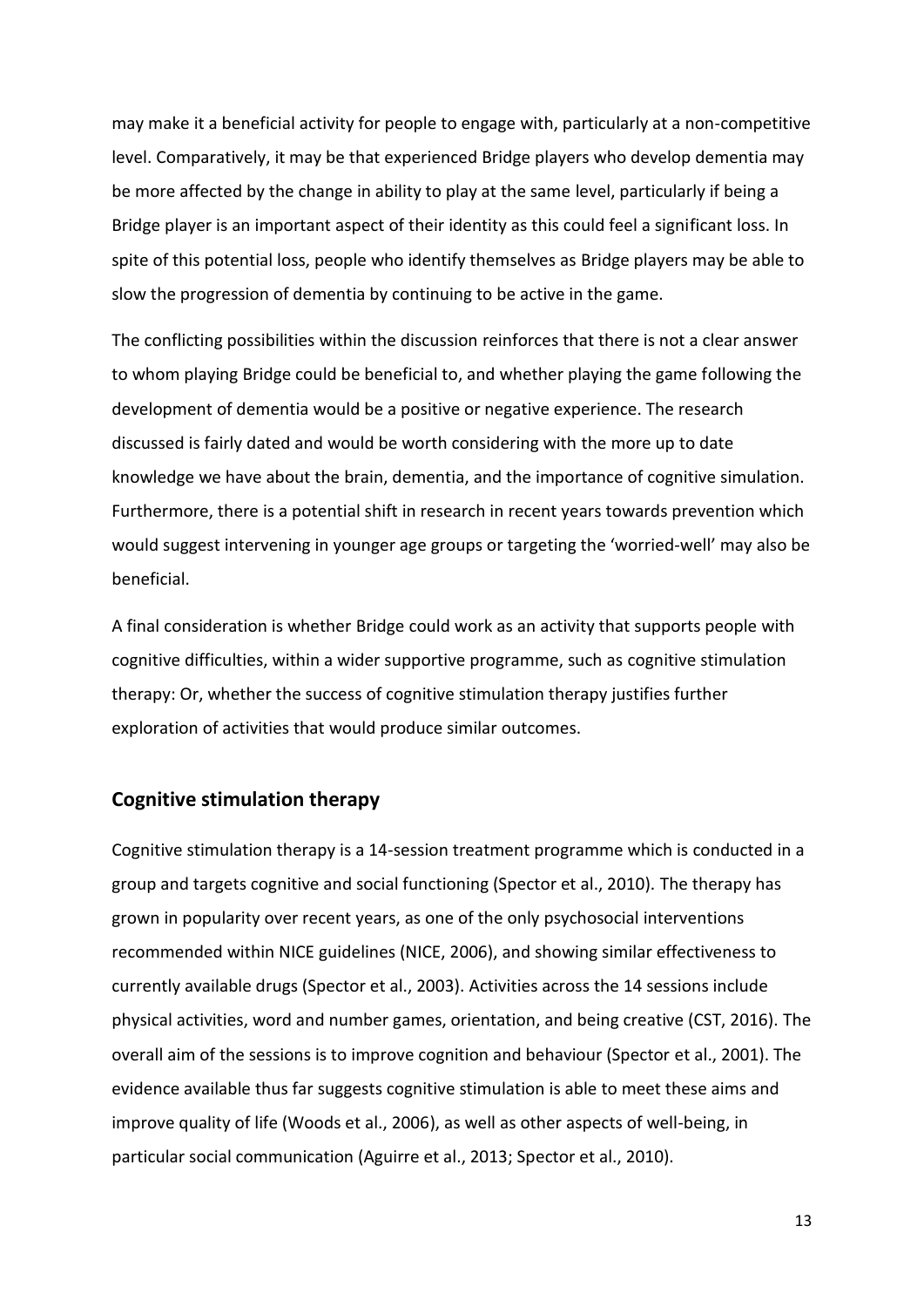This is not to say that cognitive stimulation therapy is the answer to treating dementia, or that we should not be using pharmaceutical products if they have the same level of impact as the therapy. Rather, the findings suggest there is real promise in the area of psychosocial interventions to improve people's quality of life while the drugs available are limited, and we should explore the potential of cognitive activities in improving outcomes for people with dementia. Matsuda (2007) suggests that cognitive stimulation therapy and acetylcholinesterase inhibitors (medication available to help Alzheimer's disease) should be used together for the best outcomes.

Generally, cognitive stimulation therapy is discussed in terms of mild-moderate dementia, which refers to the degree of symptoms a person with dementia is experiencing. Recent evidence demonstrates that positive impacts can also be seen in people with Mild Cognitive Impairment (Wenisch et al., 2007), further suggesting cognitive interventions should be considered before dementia develops.

## **Bridge and Identity**

Within meaningful activities, identity was raised as an important aspect of activity preference. In order to consider the impact of identity, dementia and Bridge, some background literature on identity and the self will be discussed across the following section. Of note, these are broad, complex topic areas across psychology and sociology, therefore this review intends to focus on key aspects that may influence Bridge players.

Self and identity relate to a social process which evolves over time in light of the biological changes associated with a particular illness (Kelly and Field, 1996): in short, how illness affects someone's feelings about themselves, or how others view them. In recent years, several studies have explored identity and dementia with some notable findings. Caddell and Clare (2013) considered the relationship between cognitive abilities and identity, and found a complex non-linear relationship between cognitive decline and identity deterioration in people with early-stage dementia (Caddell and Clare, 2013). Essentially this means that progressive symptoms do not result in a person's identity being lost at an equal rate. Based on particular cognitive tasks, Caddell and Clare (2013) revealed that difficulty communicating influenced a person's sense of identity. These results tie into early literature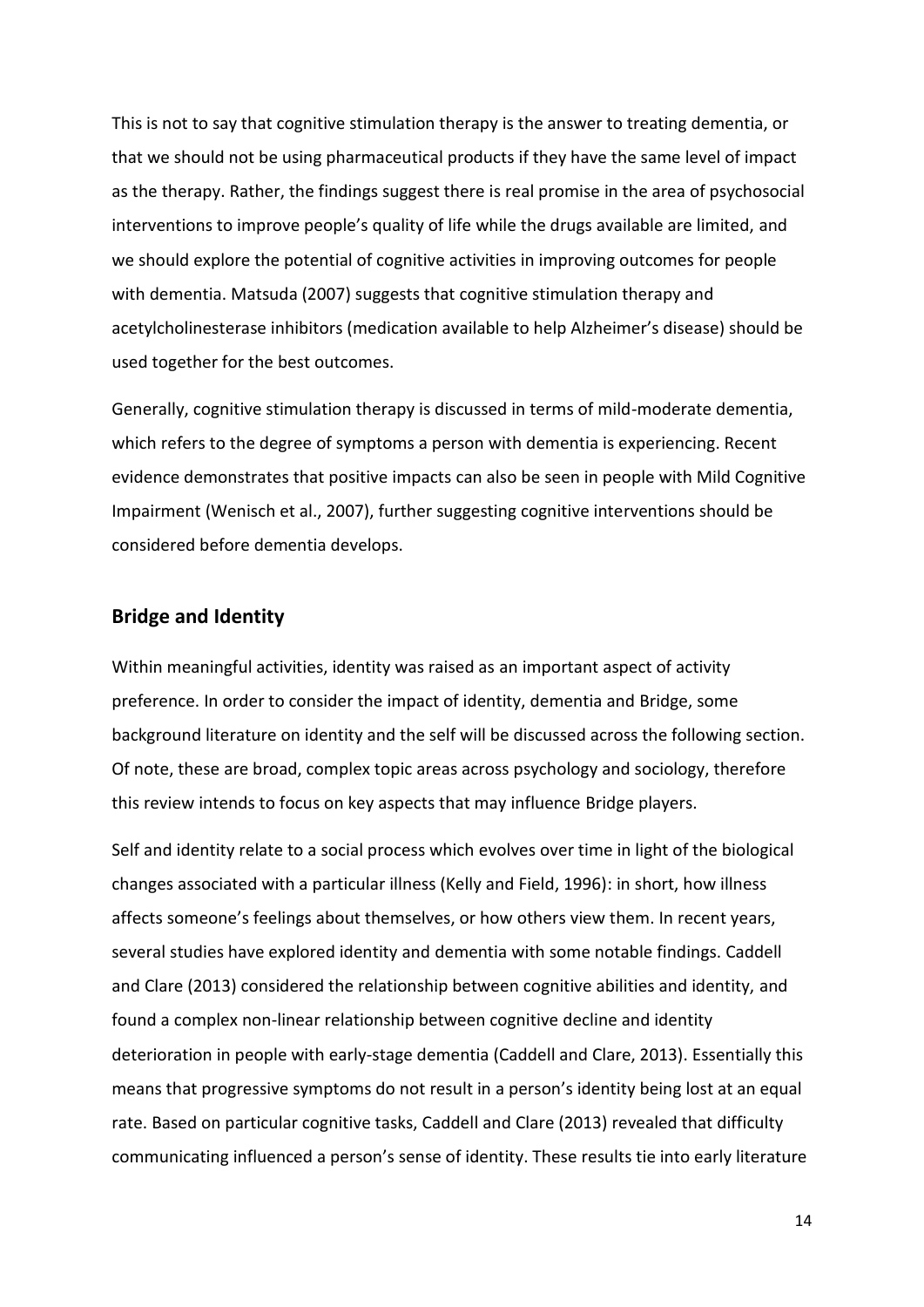on the self and identity, in terms of how social interactions with others shape a person's identity. If people have difficulty communicating, this can intrude on interactions (Kelly and Field, 1996).

Despite the increasing amount of literature to support preserved identity in people with dementia, the strength of the label 'dementia' can lead to people being defined in terms of their condition alone, representing a 'master status' which subsumes all other attributes into one stigmatised identity (Goffman, 1963). As well as the challenges faced from public reactions towards dementia, people diagnosed can internalise these attitudes, leading them to view themselves negatively (Milne, 2010).

When people are faced with chronic illness, one of the ways of managing the impact it can have on identity is to create new identities based on the situation they are in (Conrad and Barker, 2010). Illness identities involve the person taking on aspects of their condition as part of themselves, and can be seen in examples such as people with cancer, who identify themselves as 'cancer survivors' (Kaiser, 2008). This movement can not only lead to changes in their own identity, but in formation of group identities which aim to emphasise that people are not passive to their condition (Conrad and Barker, 2010). Positive outcomes from building a shared social identity have been evidenced in studies with people with Alzheimer's disease (Clare et al, 2008). Further research is needed to explore the benefits of shared social identity, particularly in terminal and progressive conditions, where people will be exposed to possible futures, as well as social support.

So, how does this relate to Bridge? The research into identity and the self is a huge field of study, which has not been explored in detail here. However, we do know that people with dementia are able to preserve certain aspects of their identity, and build new identities in the face of negative circumstances. Therefore, it may be possible for people to develop a new identity as a 'Bridge player' and use this new identity to harness positive social interactions, and cognitive stimulation.

There are two possible scenarios for people who already play Bridge and see this as an important part of their identity. Either, they can be supported to continue playing Bridge, and this will act as a meaningful activity which has been shown to have positive outcomes. Alternatively, if dementia leads to difficulty in playing the game due to the use of working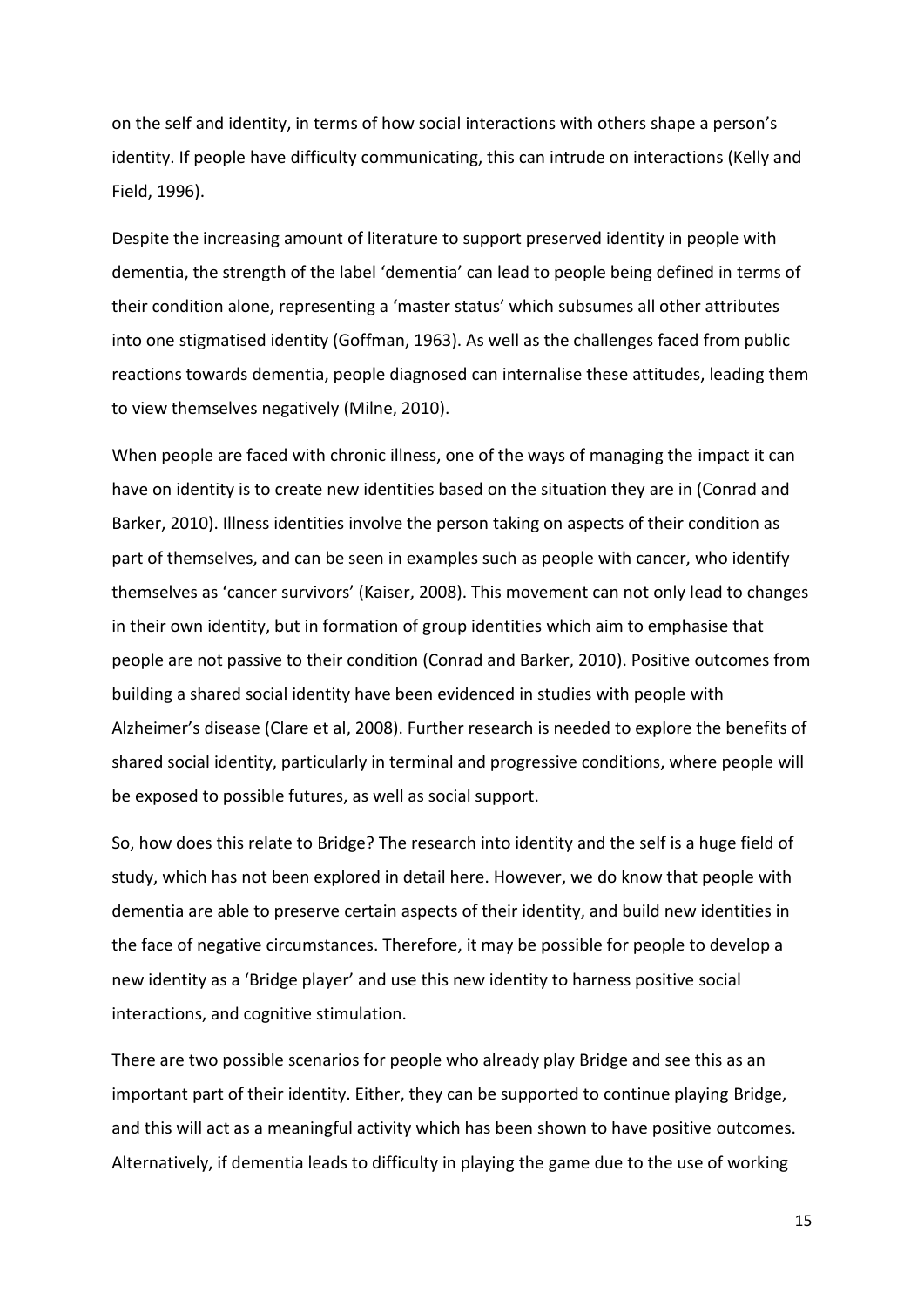memory, people may find it very difficult to maintain this identity and withdraw. This would lead to reduced cognitive stimulation, and reduced social stimulation, all of which can lead to negative outcomes if new identities are not developed.

Patrick and Bigwall (1987: 207) note, competence is an important part of activity-identity,

"We become racquetball players, golfers, Bridge-players, and mountain climbers both for the personal satisfaction we derive from these activities and for the social interactions based on them and the identities that are created by the competent performance of them."

The quote highlights the importance of the activity itself, social interactions and ability. If someone feels their ability is compromised, it will become harder to hold on to the previous identity, resulting in a need for change.

A recent newspaper article in the New York Times (Carey, 2009) provides anecdotal evidence of the importance of competency. The article follows the experiences of older adults living without dementia. The increasing number of people reaching this age group with minimal memory deterioration provides insights into what factors may support memory. The article focuses on the group playing Bridge; the quote provided by Julie, a Bridge player, highlights the challenges previously discussed:

"When a partner starts to slip, you can't trust them… That's what it comes down to. It's terrible to say it that way, and worse to watch it happen. But other players get very annoyed. You can't help yourself." (Carey, 2009)

Similarly, the quote from Ms Cummins highlights that this can lead to people withdrawing

"A friend of mine, a very good player, when she thought she couldn't keep up, she automatically dropped out… That's usually what happens." (Carey, 2009)

Although the quotes are from non-research based studies, they highlight some of the challenges that people may face that warrant further explorations. Work on managing a diagnosis of dementia highlights that people have to perform a balancing act between maintaining who they were before diagnosis, and who they are with the symptoms of the condition (Keady et al., 2009). There remains a challenge where people wish to participate in activities that rely on memory.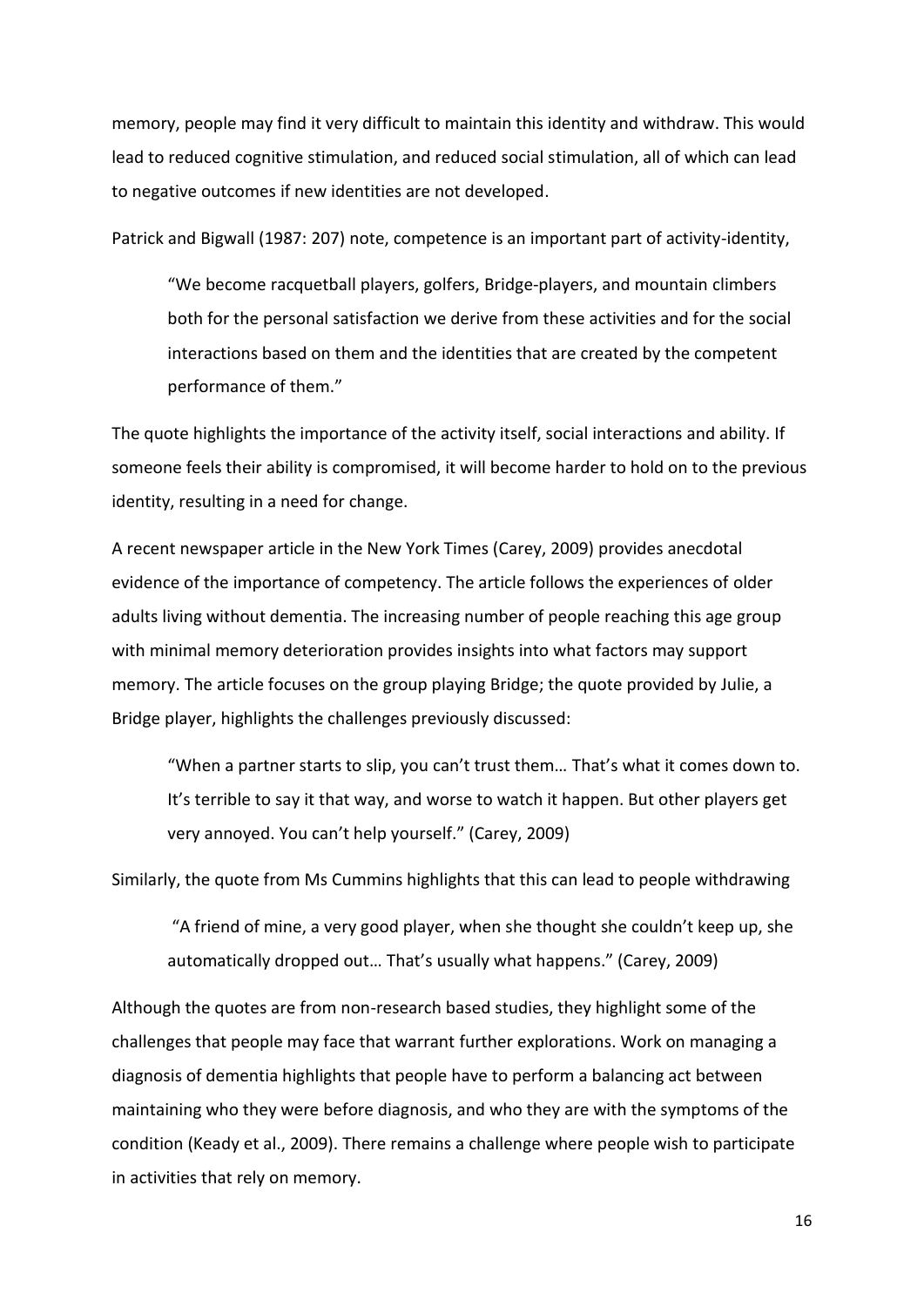## **Leisure activity and constraints**

Thus far the previous sections have discussed the importance of meaningful activities for people with dementia, and the potential for Bridge to be meaningful for people who already play. The final section will expand on this by considering leisure more broadly, as well as what makes Bridge a preferable activity over other options.

Leisure is described by Innes et al. (2015) as a key element of a post-modern society, providing freedom from work to engage in pleasurable activities, either individually or with others (Leitner and Leitner, 2012). Recent research suggests differences in trends of individual and group leisure over time, with older adults engaging in more individual activities such as watching TV or going for a walk (Chiu et al., 2013). Unfortunately the rates of participation in activities over time is not consistent across studies (Finkel et al., 2016), therefore it is difficult to draw firm conclusions. More consistently, the type of leisure over time is likely to change, with reduced physical activity, and increased cognitive activity (Finkel et al., 2016). Despite the inconsistencies observed across research, participation in leisure activities has been associated with improved physical, social, and cognitive outcomes across studies (Hutchinson and Nimrod, 2007). For instance, Diamond et al. (2001) in a preliminary study have found that Bridge activates a part of our brains that subsequently increases the number of cd4-positive T lymphocytes (a type of white blood cell), leading to improved immune function i.e. better at fighting infection. Although preliminary, the results highlight how participation in activities that are cognitive and socially stimulating can have surprising benefits.

The studies cited separate activities in cognitive, physical, and social, however, this does not allow for activities which are equally physical/social, cognitive/social etc. Bridge is one such activity that exemplifies this overlap in categories. In an opinion piece by Osberg (2005), Bridge is described as,

"an elegant game, full of strategy and tactics….but a huge component of Bridge is also very human. This melding of the former with the latter is what sets Bridge apart…"

Similarly, in a recent survey conducted by McDonnell et al. (in progress), participants indicated that Bridge was enjoyable as a result of it being mentally stimulating, competitive,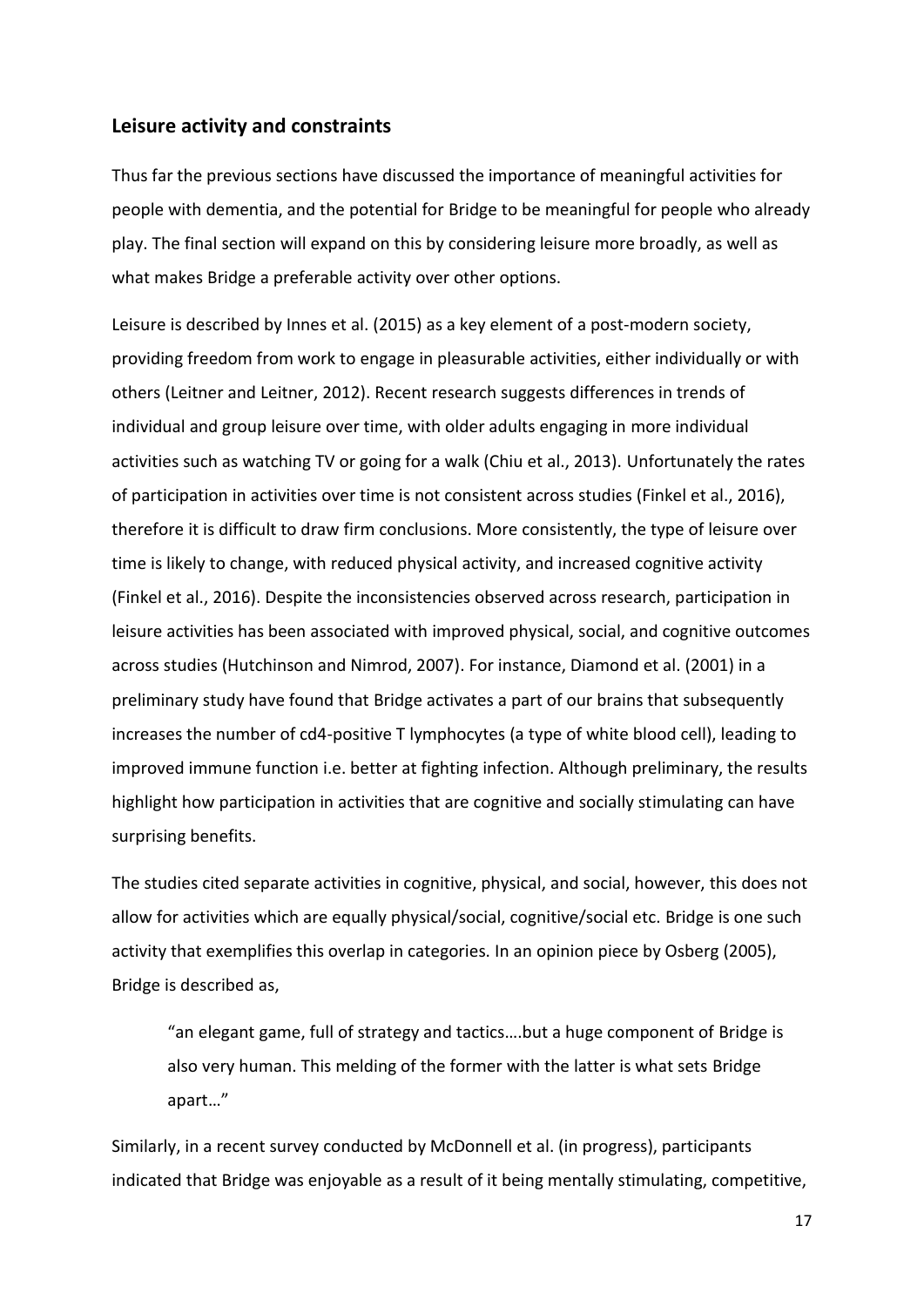and sociable. As well as the potential immune response benefits (Diamond et al., 2001), leisure activities may reduce the risk of dementia (Verghese et al., 2003), as well as help people to cope with chronic conditions (Hutchinson and Nimrod, 2012).

In their community-based research, Hutchinson and Nimrod (2012) spoke to people with a variety of chronic conditions including arthritis, Parkinson's disease and cancer. They note that there are three ways participation may help people manage: firstly, by serving as a positive distraction and fostering hope (Hutchinson et al., 2010); secondly, by providing opportunities to maintain or improve physical and mental health, which is further supported by decreased health associated with disengagement from activities; thirdly, meaningful activities get support successful aging and well-being (Dupuis, 2008).

Overall, they conclude that,

"Leisure can be a resource for healthy aging and self-managing their chronic health condition." (Hutchinson and Nimrod, 2012: pp 41).

In Hutchinson and Nimrod's (2012) sample there was at least one Bridge player, who discussed having to give up the activity due to his presumptions about other potential players where he was living. The quote below was said by 'Harvey',

"How do I say it without sounding like an idiot…It's like playing with children…There are some exceptions. The reason I do not go down on Tuesday to play Bridge is that because some of the people that down there are senile, they do not know…they play Bridge but they cannot [follow the rules]." (Hutchinson and Nimrod, 2012: pp 51).

The quote adds further support to the quote in the previous section from Ms Cummins, where not being able to play at the level expected acts as a barrier. In the quote from Ms Cummins the friend with a memory problem disengaged from the activity, whereas in Harvey's quote, he has disengaged due to concerns that people will be 'senile' and unable to play fully. Whilst this review does not intend to go into detail about language use, the way people with memory problems can be portrayed as 'senile', 'demented' etc. risks fuelling derogatory attitudes, and adds further barriers to leisure for people with and without memory problems.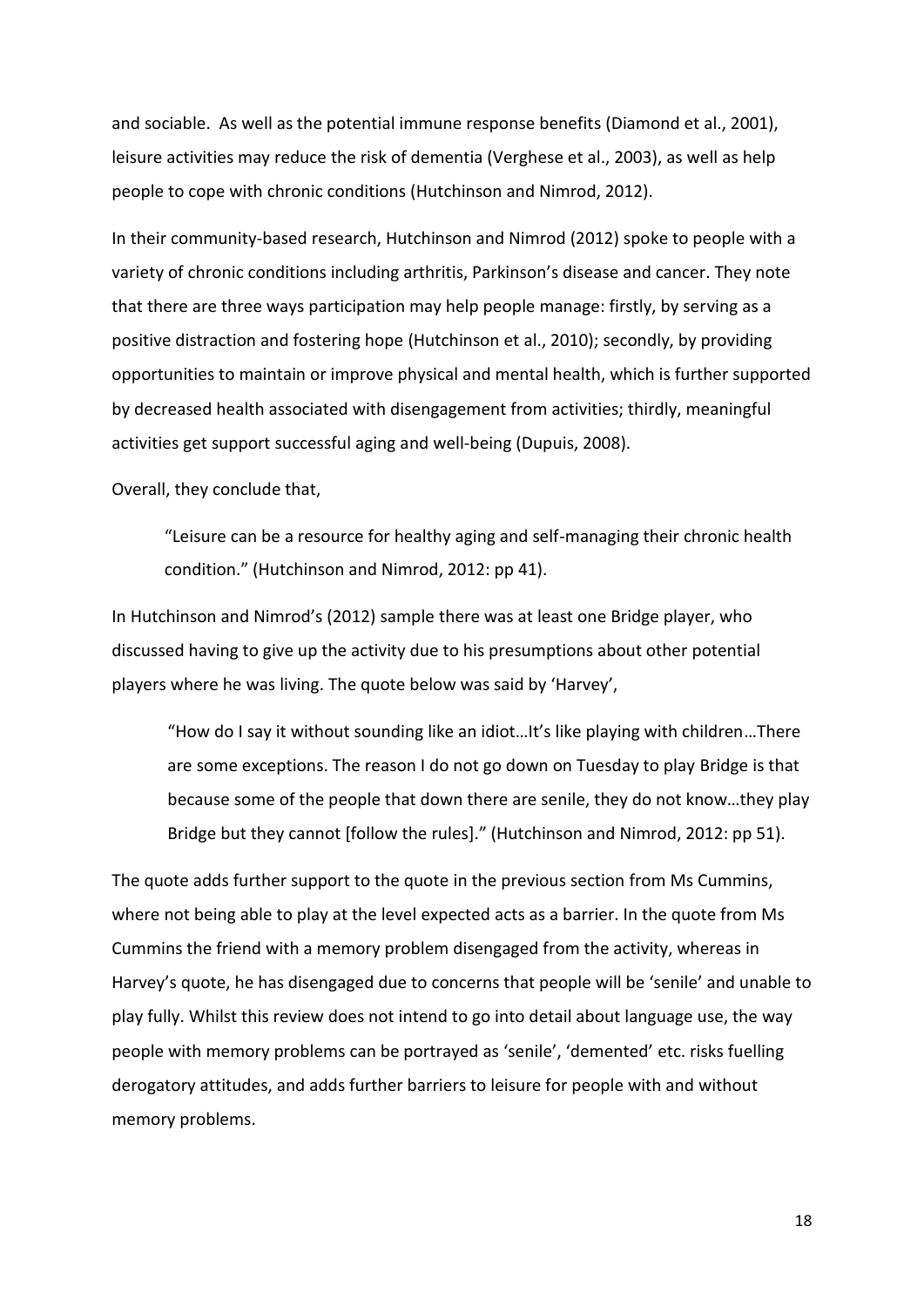Concerns over the memory of other players are not necessarily surprising, given the importance of partnerships within Bridge. In the survey conducted by Mcdonnell et al. (in progress), 94% of individuals had regular partners, although encouragingly the mean number of partners was 3. This suggests that if researchers wish to find ways of engaging people with memory problems into Bridge, they could potential rotate partners based on abilities.

Memory itself may not be the only constraint worth acknowledging when considering Bridge interventions. Leisure constraint theory (Carwford and Godbrey, 1987) suggests three principal components to be aware of: Intrapersonal, interpersonal, and structural constraints (Godbrey et al., 2010). The aim of this review is not to critique this theory against other theories of leisure constraint; rather it is used to illustrate alternative obstacles to leisure participation. However of note for research, there is a lot of diversity within leisure activities and context is very important to constraints, which makes measurement challenging (Godbrey et al., 2010).

Intrapersonal constraints to leisure involve individual psychological states which interact with our preferences. Constraints include, stress, perceived skill, peer and family attitude to activity etc. (Crawford and Godbey, 1987, p122). After navigating these constraints, people are sequentially faced with interpersonal barriers such as, whether you have a partner who wishes to engage in the same activity. Finally, people face structural constraints, such as life stage, work-time, access and availability (Crawford and Godbey, 1987).

If Bridge were to be used as an activity for promoting the maintenance of brain health, or minimise deterioration in cognitive conditions, the other constraints to play need to be minimised. An obvious structural constraint is the availability of Bridge clubs, or places to learn to play the game: Numbers of clubs would be needed, as well as whether they clubs were open to beginners. Further, the availability of partners is vital for the success of Bridge. For new players and for players who have learned the game but have since developed memory problems, Bridge clubs would need to provide a welcoming atmosphere that is not purely focused on cognitive skill. Social clubs are therefore more likely to suit than competitive clubs, although early research by Scott (1991) notes that finding a partner can still be a challenge.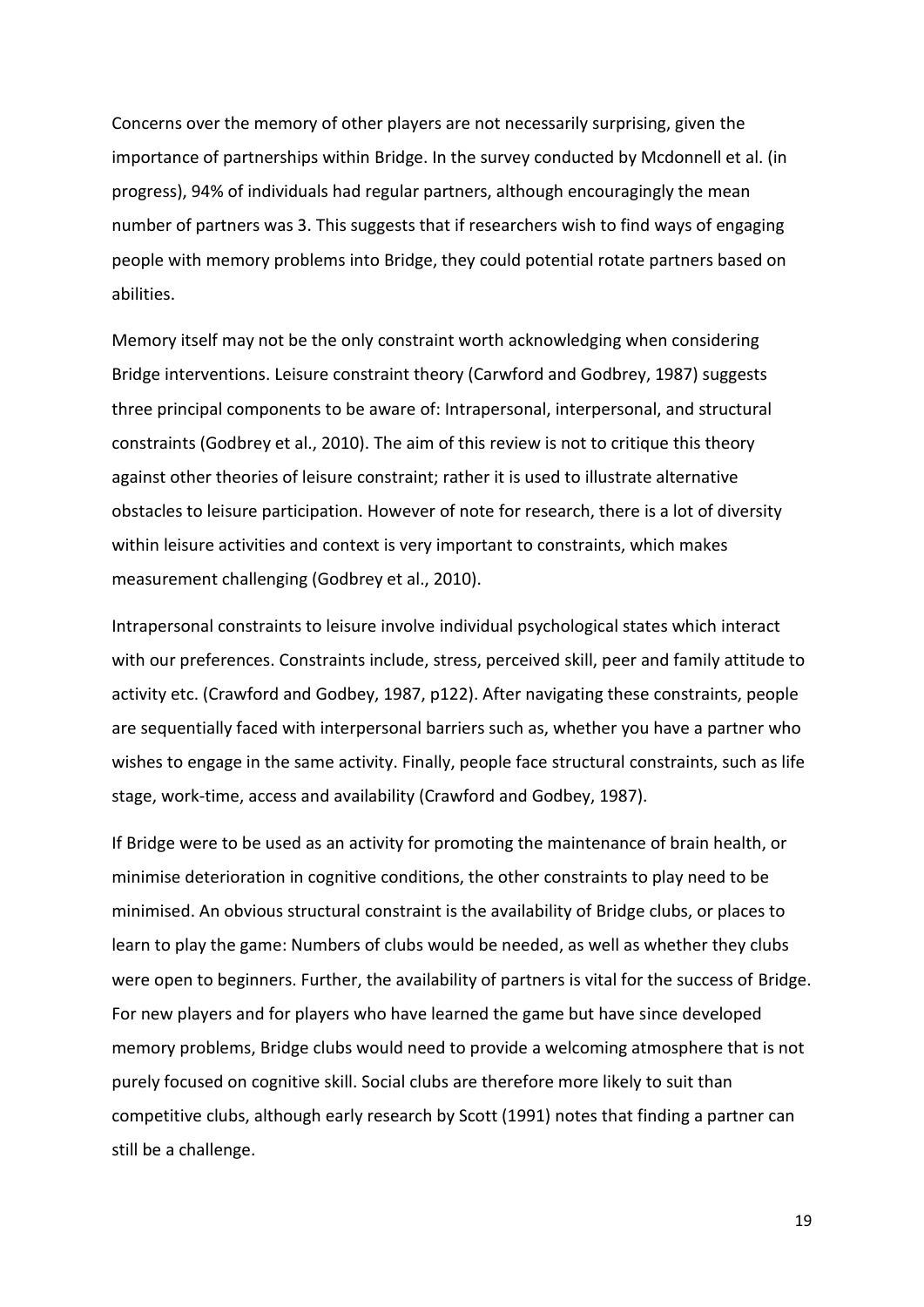A couple of intrapersonal constraints worthy of mentioning are the age demographics, and the difficulty in learning the game itself. An article published in the Telegraph in 2006 suggested that the average age of Bridge players in England is 55, and over 60 years old in America (Caesar, 2006). More recent research carried out by McDonnell et al. (in progress) suggests the average age is even higher, with a mean age of 67 years old. Seeing Bridge as an 'older person's game' may not be detrimental for engaging older adults who wish to maintain or preserve their brain health; however, it may be more off-putting to younger generations looking to start the activity. There is an increasing focus on preventative action towards dementia by exploring factors earlier on in the life course, such as the PREVENT study which is currently recruiting people aged 40-59 year olds (Alzheimer's Society, 2016); based on this shift in focus, it may be that engaging people in Bridge younger could have benefits. This hypothesis is further supported by work presented in the previous section on neuroplasticity.

Although the evidence to support leisure and wellbeing is not concrete, largely due to the large numbers of variables and reliance on correlational evidence, the pattern of results advocates for further research in this area. In particular, research into the benefits of activities such as Bridge which includes a social aspect and sense of being a 'team player' alongside being mentally challenging would be beneficial in the face of an ageing population and motivation to maintain brain health.

An additional concern is how long Bridge takes somebody to learn. Psychological research into the life-course suggests that as people get older or face chronic illness, they will be more engaged in emotionally engaging experiences and less motivated by knowledgefocused goals (Carstensen et al., 1991). This may suggest that people will find Bridge harder to engage with because of the cognitive complexity, and the delayed-gratification from building up a new skill. As an alternative, Maureen Hiron developed 'ABridged' , a simplified version of the complicated game, allowing people to pick up the necessary skills more quickly (Caesar, 2006). However, the evidence and discussion thus far is based on online reviews and newspaper discussion pieces. It is not clear whether alterations to the game are what is needed, or whether there are different constraints which need challenging.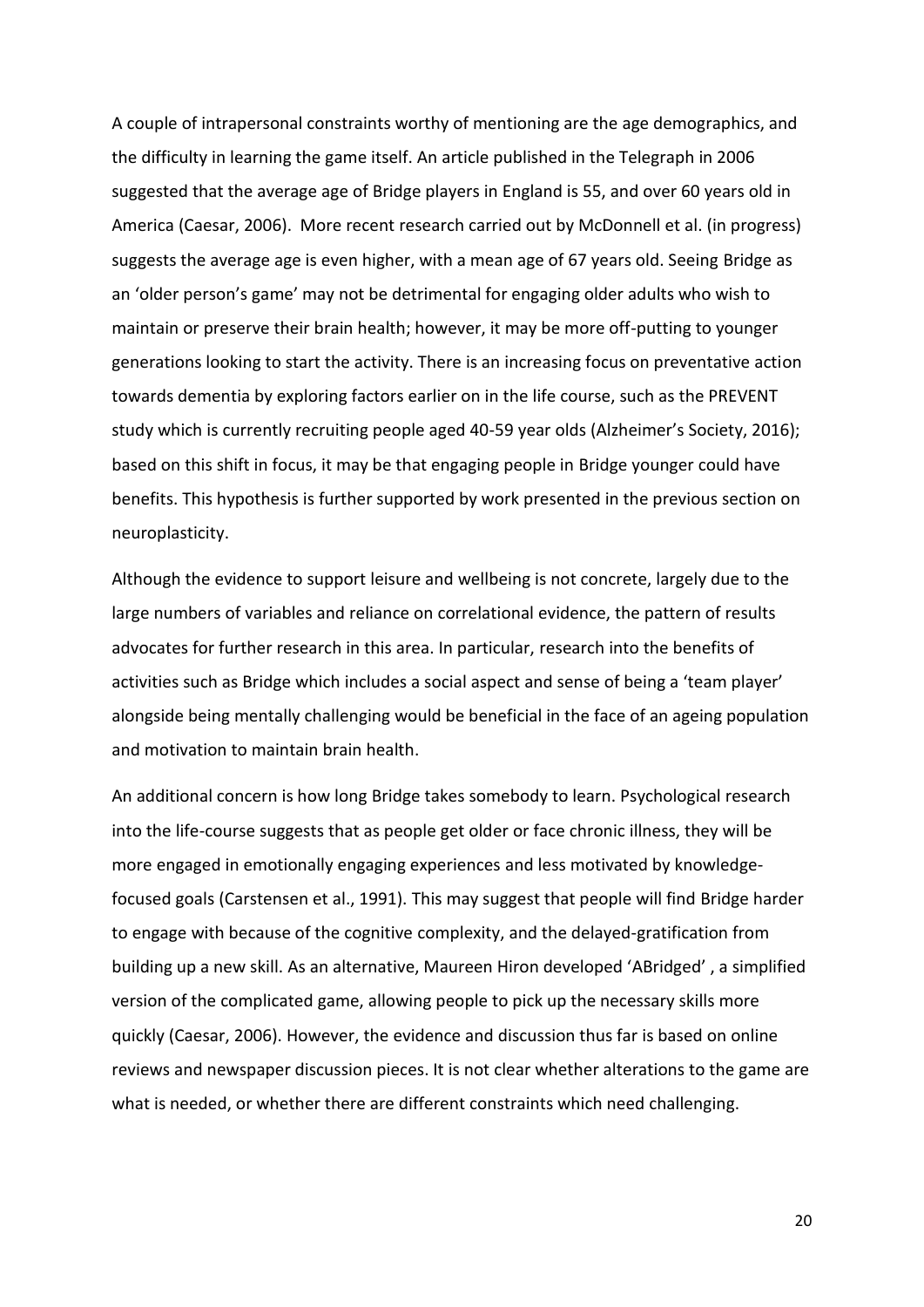# **Current work in Bridge**

To finish, the work of Malysa (2016) and colleagues on the Bridge 60+ programme is worth noting. The programme is aimed at encouraging older adults into Bridge, as a way of reducing risk of Alzheimer's disease and other dementias (Malysa, 2016). Although, as this review has demonstrated, the causal links between cognitive training and dementia risk are not clear cut, the evidence collected suggests it is worth exploring in greater detail. The Bridge 60+ programme draws on knowledge of adult learning theory to consider how best to engage older adults in learning to play Bridge (Blajet, 2016). Importantly, Blajet (2016) discusses how adult learning includes a need to be challenged as well as have success, as we have evolved to thrive by pushing our capabilities. As such, it is important that we do not assume people with memory problems will struggle with learning Bridge, and therefore should not do it. Rather, it is important to find a way of balancing out some of the challenges while allowing for success. Another key strength of the programme is the opportunity to engage younger and older people in bridge, increasing intergenerational communication and potentially breaking down some of the stigma surrounding age and memory problems.

# **Recommendations and conclusions**

Throughout the review there have been difficulties in drawing strong conclusions from the evidence relating to cognitive activity and brain health. There are several key reasons for this including, the large number of variables impacting on people's experiences which makes it difficult to reduce down to a cause and effect relationship (Fratiglioni et al. 2004); inconsistency of terms (e.g. leisure activity) which makes it problematic to compare studies and suggests a need for a more standardised approach (Scott et al., 1991); and the complexity of the brain meaning there continues to be a lot of unknowns which need isolating to make conclusions.

Overall, the literature review provides an overview of memory and memory-based disorders, with a focus on cognitive activity and whether it can lead to 'healthy ageing'. The research on neuroplasticity and cognitive reserve suggests a very promising area of future research, both in the neurological field and psychosocial domains, by highlighting how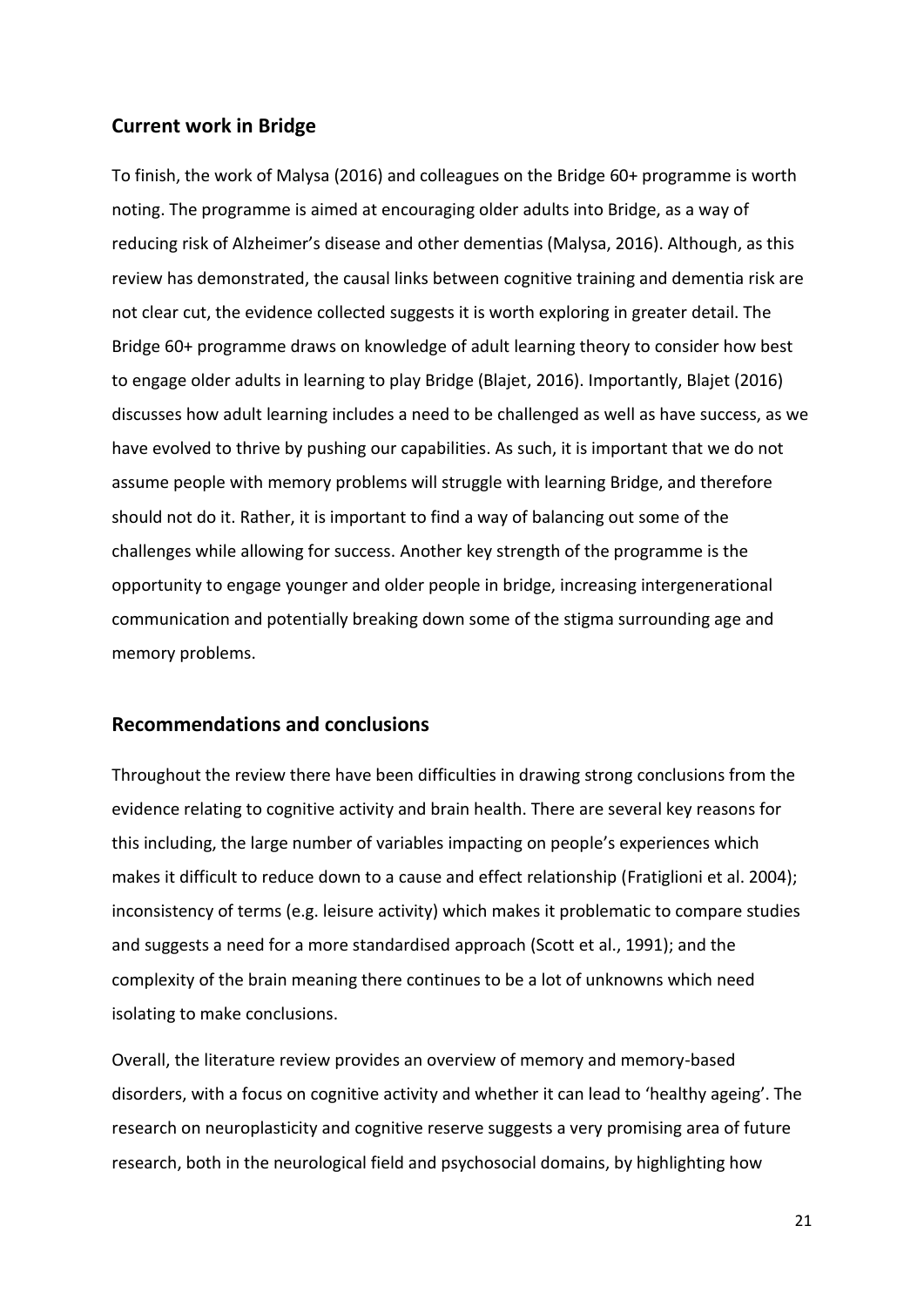different interventions could add to cognitive reserve. The discussion around meaningful activity highlights that people have positive outcomes when taking part in activities that are important to them, or are part of their self-identity. The difficulty is in how people who have memory-focused activities as part of their identity deal with changes. It is unclear from the research available whether people with dementia are able to learn or play Bridge, but the potential for it to be a cognitively stimulating and social interactive activity suggest its worth considering in more detail.

The quotes presented from anecdotal evidence support concerns that people with memory problems, whether age-related or dementia, may withdraw from activities such as Bridge. This is likely to result in experiences of loss and lower self-esteem (Gillies and Johnston, 2004). In terms of competition adjustments, it may be that an open tournament for all abilities is an option but those who have previously done very well may feel distressed by the change. Alternatively, events specifically for people with memory concerns may suit some people, although many people choice not to identify themselves as having a memory problem or dementia (Garand et al., 2009). Bridge is dependent on working well with your partner; as a result people may 'drop out' through fear of burdening one particular person. A set-up that allows for continual changing of partners and mixes of abilities may allow people to stay involved in Bridge without the focus being on cognitive ability or continually 'holding another person back'.

Another option may be to encourage people with memory problems to celebrate what they know about the game by teaching novices how to get involved. This has several possible advantages; firstly, it keeps people engaged with an activity they enjoy; secondly, it encourages social interaction and boosting self-esteem through knowledge transfer; thirdly, it may help to reduce stigma (negative attitudes and beliefs attached to dementia and memory problems) through increased contact (Corrigan et al., 2012). Similar approaches to reduce stigma have been used with choirs for example, where people with and without dementia perform together (Harris and Caporella, 2014).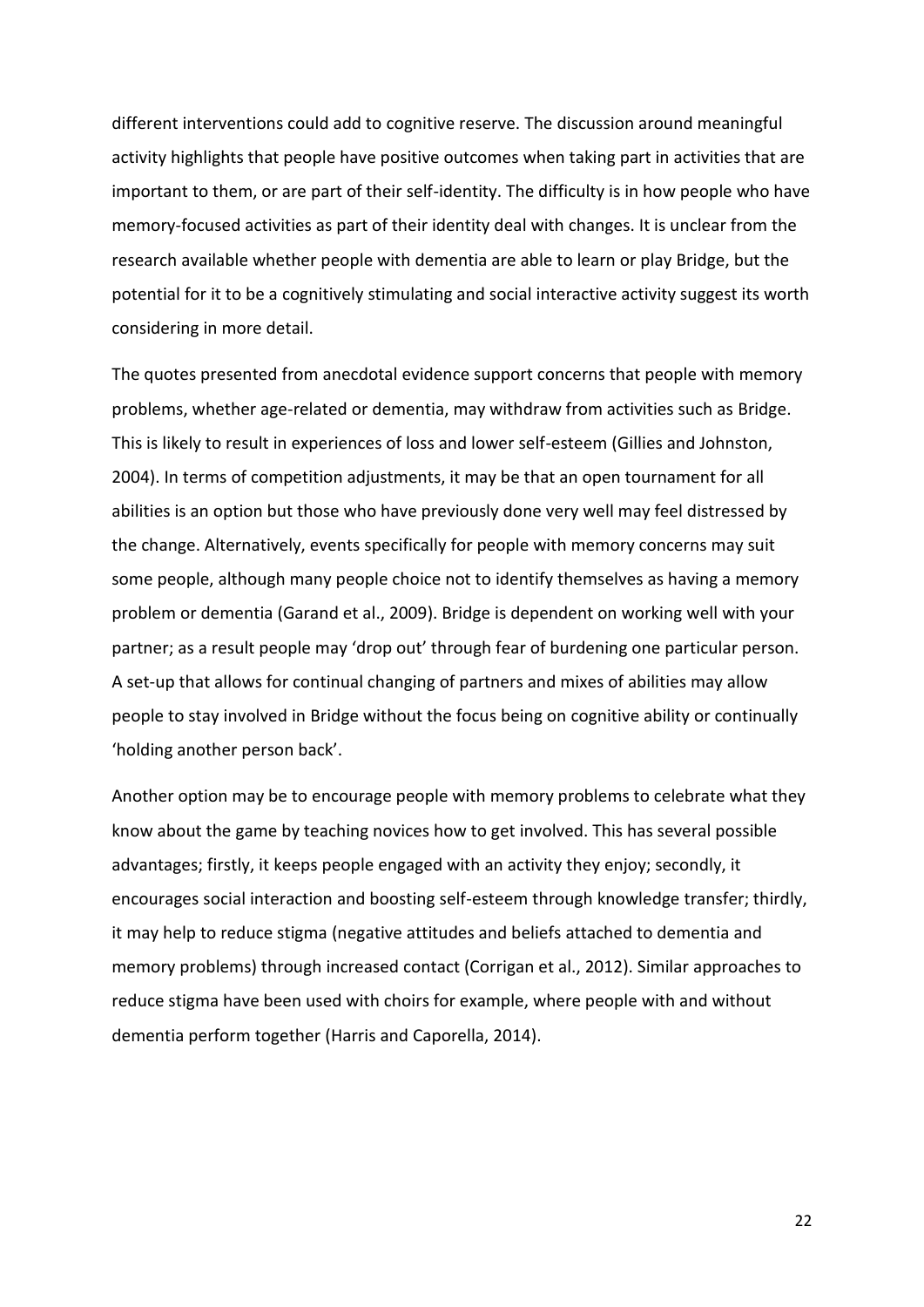# **References**

Aguirre, E., Woods., R. T., Spector, A. and Orrell, M. (2013). Cognitive stimulation for dementia: A systematic review of the evidence of effectiveness from randomised controlled trials. *Aging Research Reviews, 12*(1), 253-262.

Alzheimer's Association. (2015). *Changing the Trajectory of Alzheimer's Disease: How a Treatment by 2025 Saves Lives and Dollars.* Available at:

http://alz.org/documents\_custom/trajectory.pdf [Accessed on 15 February 2016].

Alzheimer's Society. (2013). *Key Points: Treatments.* Available at:

[https://www.alzheimers.org.uk/site/scripts/download\\_info.php?fileID=1874](https://www.alzheimers.org.uk/site/scripts/download_info.php?fileID=1874) [Accessed on 15 February 2016].

Alzheimer's Society. (2015). *What is Dementia?* Available at: [https://www.alzheimers.org.uk/site/scripts/documents\\_info.php?documentID=106](https://www.alzheimers.org.uk/site/scripts/documents_info.php?documentID=106) [Accessed on 20 May 2016].

Alzheimer's Society. (2016). *Statistics.* Available at: [https://www.alzheimers.org.uk/site/scripts/documents\\_info.php?documentID=341](https://www.alzheimers.org.uk/site/scripts/documents_info.php?documentID=341) [Accessed on 18 January 2016].

Alzheimer's Society. (2016b). *Types of Dementia.* Available at: [https://www.alzheimers.org.uk/Facts\\_about\\_dementia/What\\_is\\_dementia](https://www.alzheimers.org.uk/Facts_about_dementia/What_is_dementia) [Accessed on 19

January 2016].

Alzheimer's Society. (2016c). *Am I at Risk of Developing Dementia?* Available at: [https://www.alzheimers.org.uk/site/scripts/documents\\_info.php?documentID=102](https://www.alzheimers.org.uk/site/scripts/documents_info.php?documentID=102) [Accessed on 19 January 2016].

ARUK. (2015). *Reducing the Risk.* Available at: [http://www.alzheimersresearchuk.org/about](http://www.alzheimersresearchuk.org/about-dementia/helpful-information/reducing-the-risk/)[dementia/helpful-information/reducing-the-risk/](http://www.alzheimersresearchuk.org/about-dementia/helpful-information/reducing-the-risk/) [Accessed on 19 January 2016].

Baddeley, A. Working memory. *Science, 255*(5044). 556

Balbag, M. A., Pedersen, N. L. and Gatz, M. (2014). Playing a musical instrument as a protective factor against dementia and cognitive impairment: A population-based twin study. *International Journal of Alzheimer's Disease,* Dec, 2014.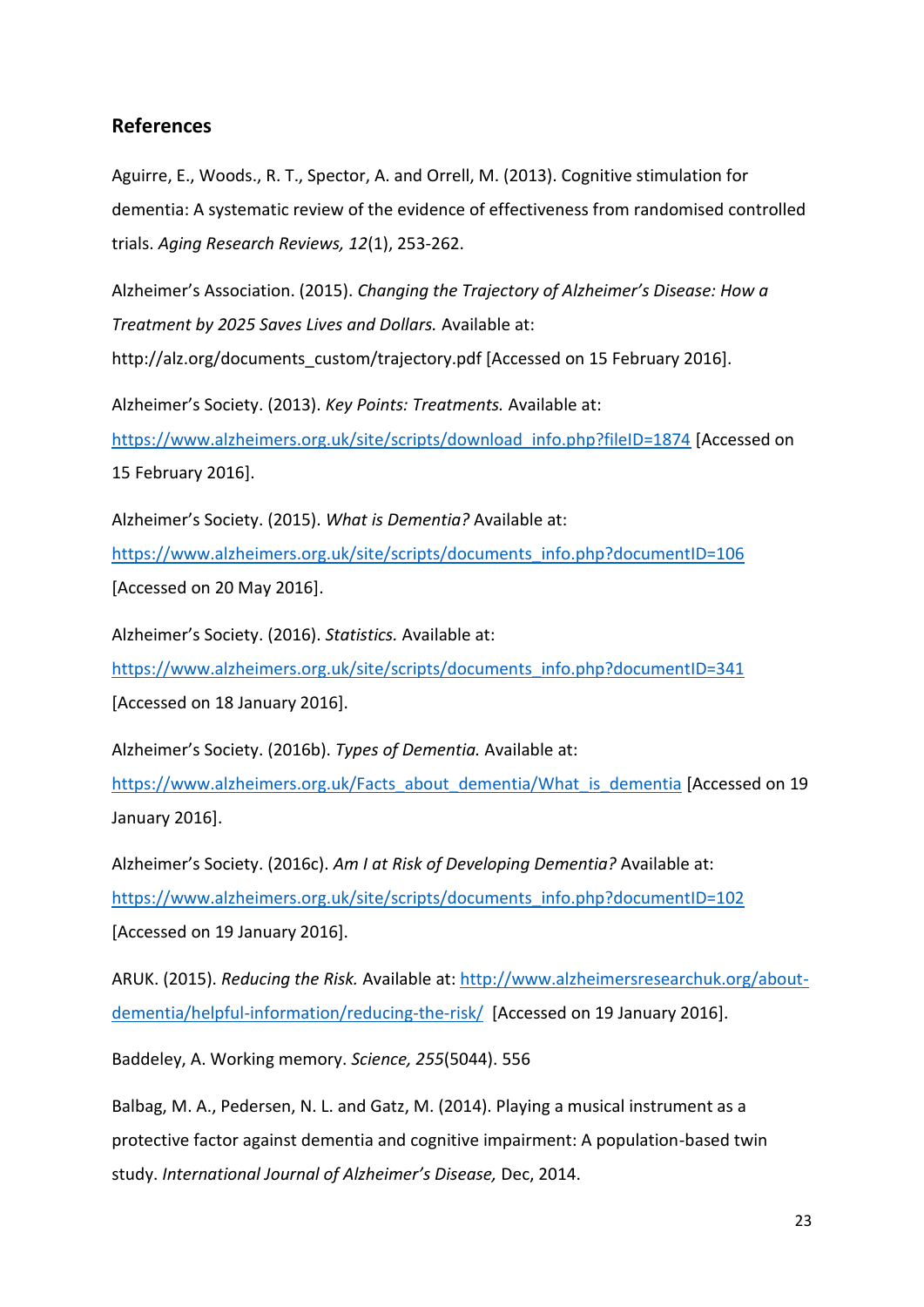Barnes, D. E., Yaffe, K., Byers, A. M., McCormick, M., Schaefer, C. and Whitmer, R. A. (2012). Midlife vs late-life depressive symptoms and risk of dementia: Differential effects for Alzheimer's disease and vascular dementia*. Arch Gen Psychiatry, 69*(5), 493-498.

Barnett, J. H., Lewis, L., Blackwell, A. D. and Taylor, M. (2014). Early intervention in Alzheimer's disease: A health economic study of the effects of diagnostic timing. *BMC Neurology, 14*(1), 101.

Beeri, M. S., Werner, P., Davidson, M. and Noy, S. (2002). The cost of behavioral and psychological symptoms of dementia (BPSD) in community dwelling Alzheimer's disease patients. *International Journal of Geriatric Psychiatry, 15*(5), 403-408.

Borenstein, A., Mortimer, J. and Larson, E. (2014). Factor scores for brain reserve, Alzheimer and vascular pathology are independent risk factors for dementia in a population-based cohort study: The kame project. *Neurology, 82*(10), S58.006.

Blajet, P. *Science Behind Bridge 60+.* Available at:<http://intl.bridge60plus.eu/behind/> [Accessed 31 October 2016].

Bowes, A., McCabe, L., Wilson, M. and Craig, D. (2012). 'Keeping your brain active': The activities of people aged 50-65 years. *International Journal of Geriatric Psychiatry, 27,* 253- 261.

Caesar, E. (2006). *How Bridge Became Cool.* Available at: [http://www.independent.co.uk/news/uk/this-britain/how-bridge-became-cool-](http://www.independent.co.uk/news/uk/this-britain/how-bridge-became-cool-426099.html)[426099.html](http://www.independent.co.uk/news/uk/this-britain/how-bridge-became-cool-426099.html) [Accessed on 30 October 2016].

Caddell, L. S., and Clare, L. (2013). How does identity relate to cognition and functional abilities in early-stage dementia? *Aging, Neuropsychology, and Cognition: A Journal of Normal and Dysfunctional Development, 20*(1), 1-21.

Chiu, M-J., Chen, T-F., Yip, P-K., Hua, M-S., Tang, L-Y. (2006). Behavioral and Psychologic Symptoms in Different Types of Dementia*. J Formos Med Assoc, 7,*556-562.

Clare, L., Rowlands, J. M., and Quin, R. (2008). Collective strength: The impact of developing a shared social identity in early-stage dementia. *Dementia, 7*(1), 9-30.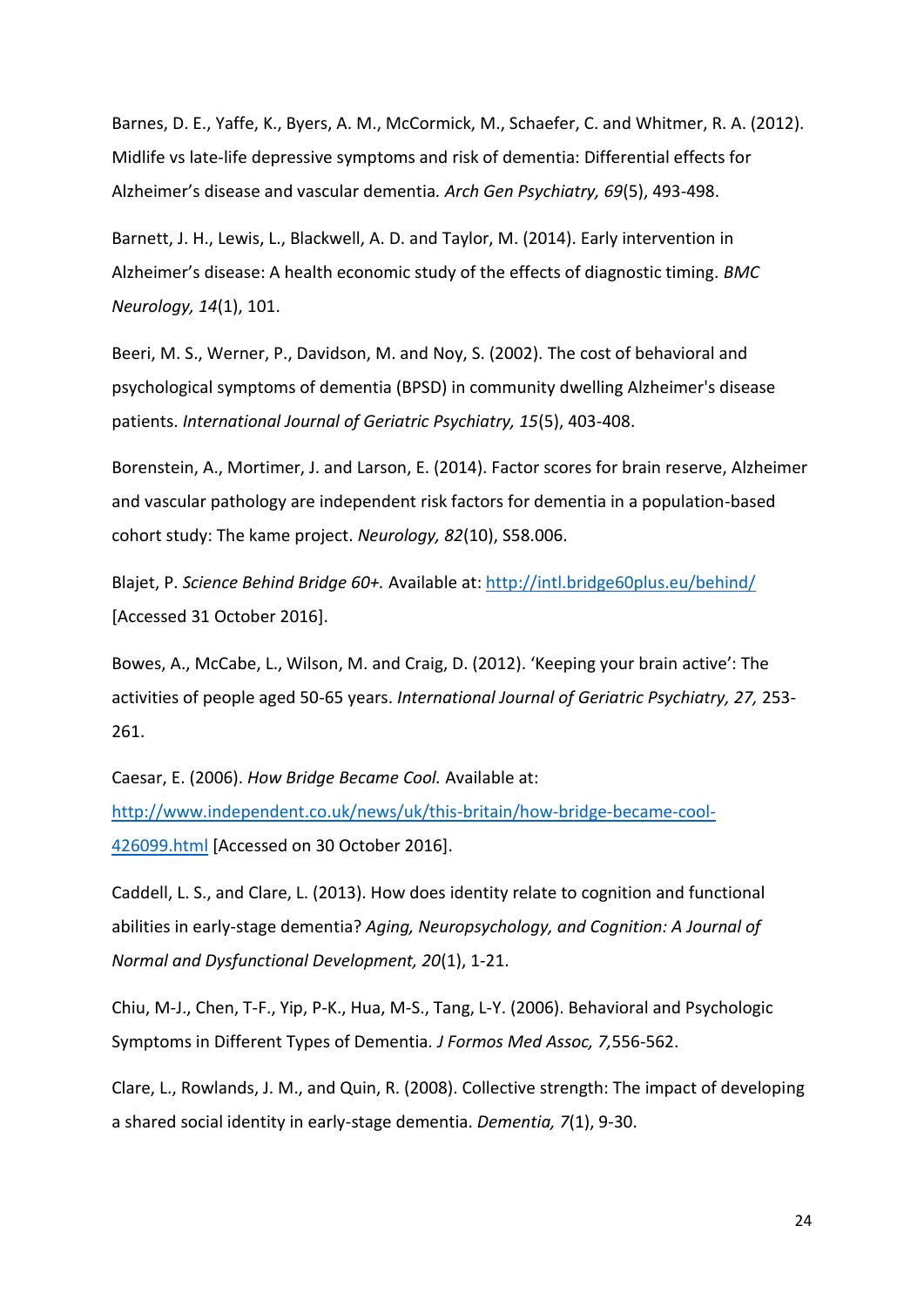Clark, B. C. and Manini, T. M. (2008). Sarcopenia **≠** dynapenia. *Journals of Geronotology-Series A Biological Sciences and Medical Sciences, 63*(8), 829-834.

Conrad, P., and Barker, K. K. (2010). The social construction of illness: Key insights and policy implications. *Journal of Health and Social Behaviour, 51*(5), 567-579.

Corrigan, P. W., Morris, S. B., Michaels, P. J., Rafacz, J. D. and Rusch, N. (2012). Challenging the public stigma of mental illness: A meta-analysis of outcome studies. *Psychiatric Services, 63*(10), 963-973.

CST. (2016). *Sessions.* Available at[: http://www.cstdementia.com/page/sessions](http://www.cstdementia.com/page/sessions) [Accessed on 20 May 2016].

Dementia Consortium. (2016). *Dementia Facts.* Available at: http://www.dementiaconsortium.org/dementia-facts/ [Accessed on 18 January 2016].

Department of Health (2009). *Living well with dementia: A National Dementia Strategy*. Available at: [https://www.gov.uk/government/publications/living-well-with-dementia-a](https://www.gov.uk/government/publications/living-well-with-dementia-a-national-dementia-strategy)[national-dementia-strategy](https://www.gov.uk/government/publications/living-well-with-dementia-a-national-dementia-strategy) [Accessed 11th May 2016].

Derouesne, C. (2002). Cognitive changes in elderly people: The boundary between physiological aging and dementia. *Reviews in Clinical Gerontology,* 12(3), 233-241.

Duncan, G. J., Daly, M. C., McDonough, P. and Williams, D. R. (2002). Optimal indicators of socioeconomic status for health research. *American Journal of Public Health, 92*(7). 1151- 1157.

Dupuis, S. L. (2008). Leisure and ageing well. *World Leisure Journal, 50*(2), 91-107.

Fratiglioni, L., Paillard,-Borg, S. and Winblad, B. (2004). An active and socially integrated lifestyle in late life might protect against dementia. *The Lancet- Neurology, 3*, 343-353.

Garand, L., Lingler, J. H., O'Connor, K. and Dew, M. A. (2009). Diagnostic labels, stigma, and participation in research related to dementia and mild cognitive impairment. *Research in Gerontological Nursing, 2*(2), 112-121.

Gillies, B. and Johnston, G. (2004). Identity loss and maintenance: commonality of experience in cancer and dementia. *European Journal of Cancer Care, 13*(5), 436-442.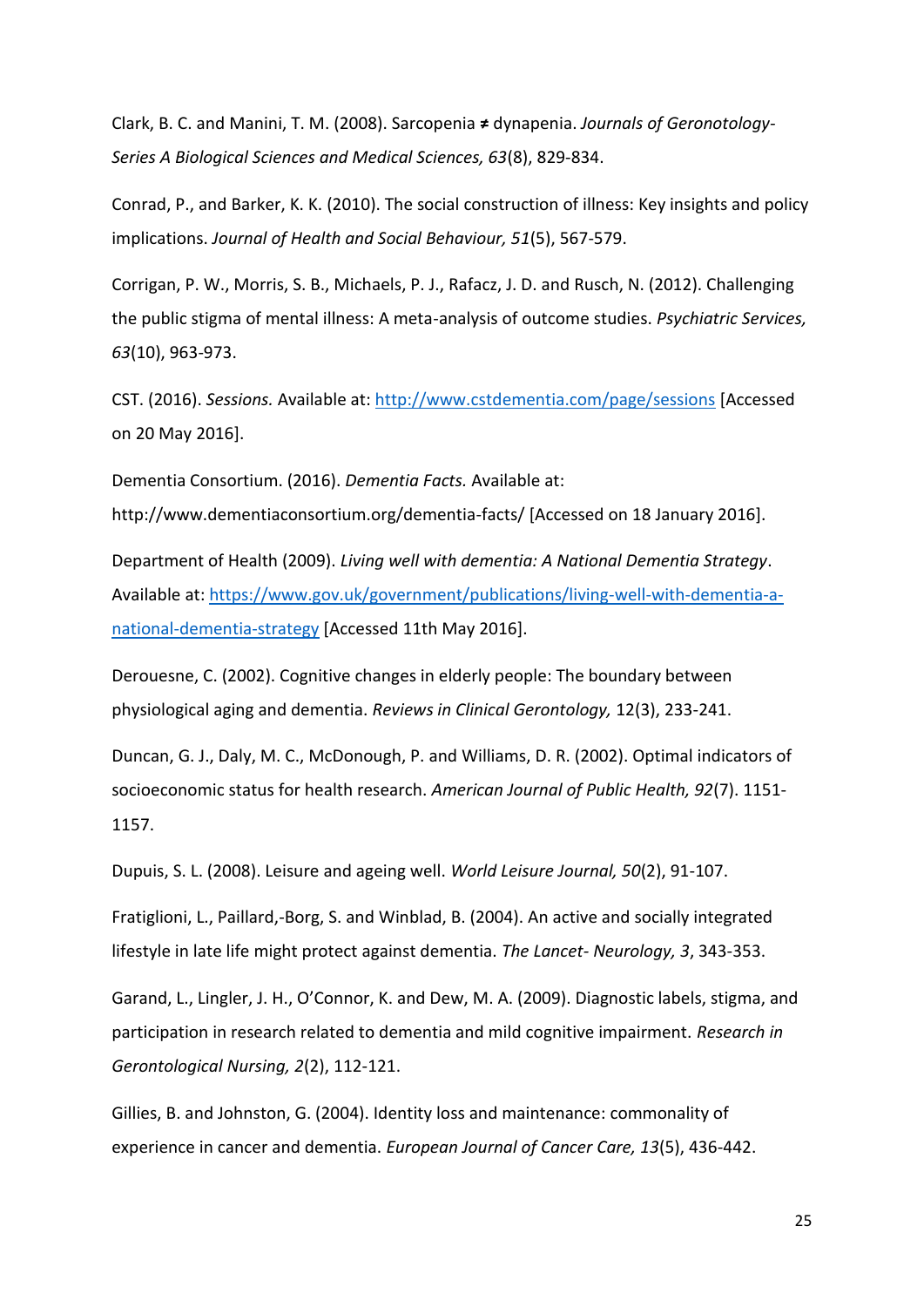Goffman, E. (1963). *Stigma: Notes on the Management of Spoiled Identity*. New York: Touchstone Books.

Harris, P. B. and Caporella, C. A. (2014). An intergenerational choir formed to lessen Alzheimer's disease stigma in college students and decrease the social isolation of people with Alzheimer's disease and their family members: A pilot study. *American Journal of Alzheimer's disease and Other Dementias, 29*(3), 270-281.

Holt-Lunstad, J., Smith, T. B. and Layton, J. B. (2010). Social relationships and mortality risk: A meta-analytic review. *PLoS Medicine, 7*(7), e1000316.

Hutchinson, S. L. and Nimrod, G. (2012). Leisure as a resource for successful aging by older adults with chronic health conditions. *The International Journal of Aging, 74*(1), 41-65.

Kaiser, K. (2008). The meaning of the survivor identity for women with breast cancer. *Social Science and Medicine, 67*, 79-87.

Keady, J., Williams, S. and Hughes-Roberts, J. (2009). Analysing decision-making: Bridging and balancing. In: D. O'Connor and B. Purves. *Decision-Making, Personhood, and Dementia: Exploring the Interface.* London: Jessica Kingsley Publishers, 147-158.

Kelly, M. P. and Field, D. (1996). Medical sociology, chronic illness and the body. *Sociology of Health and Illness, 18*(2), 241-257.

Kensinger, E. A., Shearer, D. K., Locascio, J. J., Growdon, J. H. and Corkin, S. (2003). Working memory in mild Alzheimer's disease and early Parkinson's disease. *Neuropsychology, 17*(2), 230-239.

Klimova, B. and Kuca, K. (2015). Alzheimer's disease: Potential preventive, non-invasive, intervention strategies in lowering the risk of cognitive decline- A review study. *Journal of Applied Biomedicine, 13,* 257-261.

Lampit, A., Hallock, H. and Valenzuela, M. (2014). Computerized cognitive training in cognitively healthy older adults: A systematic review and meta-analysis of effect modifiers. *PLOS Medicine, 11*(11), e1001756.

Lee, Y. Y., Chan, M. F. and Mok, E. (2010). Effectiveness of music intervention on the quality of life of older people. *Journal of Advanced Nursing, 66*(12), 2677-2687.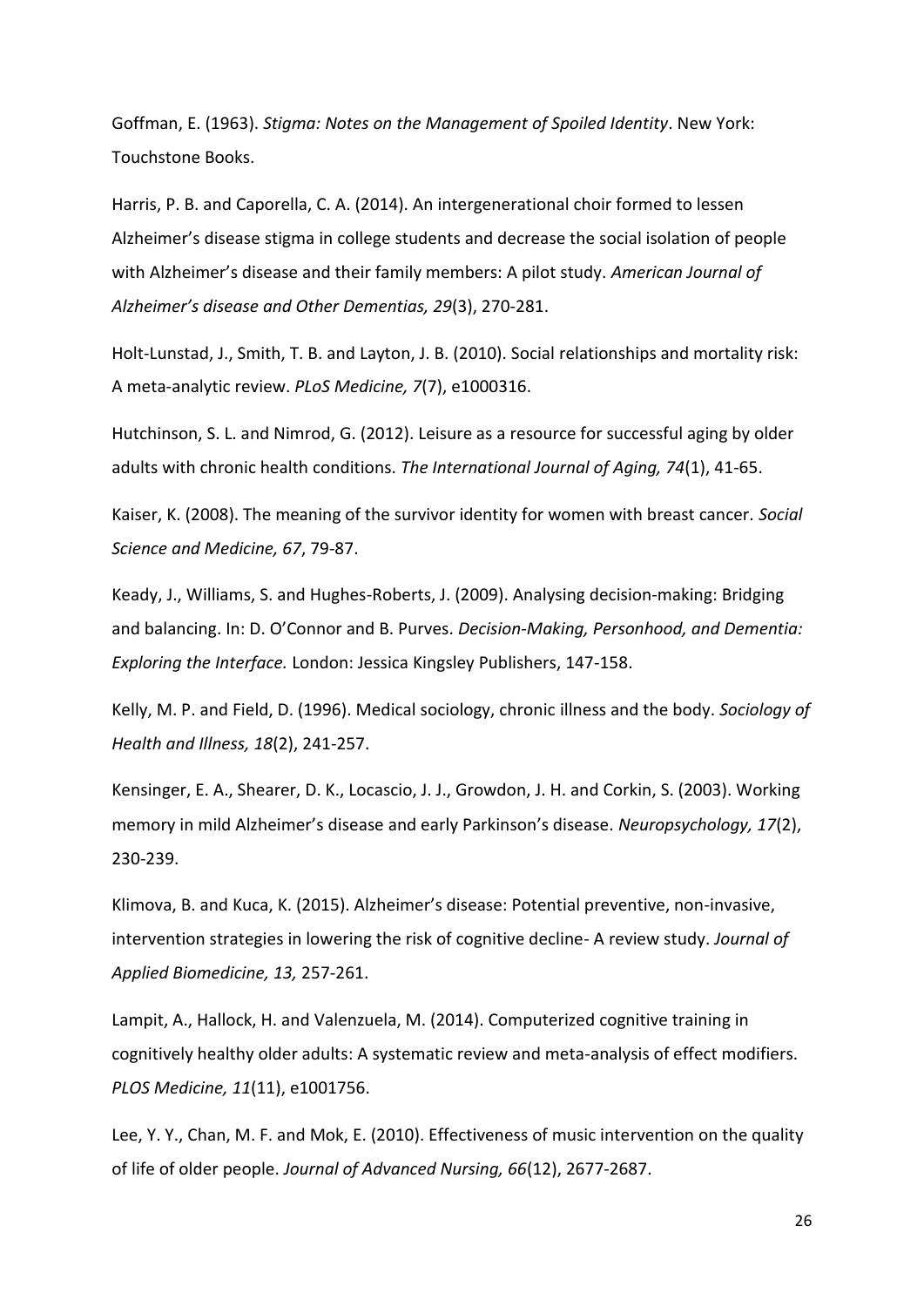Liperoti, R., Pedone, C. and Corsonello, A. (2008). Antipsychotics for the treatment of behavioural and psychological symptoms of dementia (BPSD). *Current Neuropharmacology, 6*(2), 117-124.

Loy, C. T., Schofield, P. R., Turner, A. M. and Kwok, J. B. J. (2014). Genetics of dementia. *The Lancet, 383*(9919). 828-840.

Matsuda, O. (2007). Cognitive stimulation therapy for Alzheimer's disease: The effect of cognitive stimulation therapy on the profession of Alzheimer's disease in patients treated with doneprezil. *International Psychogeriatrics, 19*(2), 241-252.

Meng, X. and D'Arcy, C. (2012). Education and dementia in the context of the cognitive reserve hypothesis: A systematic review with meta-analyses and qualitative analyses. *PLoS ONE,* 7(6): e38268

Miller, E. (1973). Short- and long-term memory in patients with presenile dementia (Alzheimer's disease). *Psychological Medicine, 3*(2), 221-224.

Milne, A. (2010). The 'D' word: Reflections on the relationship between stigma, discrimination and dementia. *Journal of Mental Health, 19*(3), 227-233.

Missotten, P., Squelard, G., Ylieff, M., Di Notte, D., Paquay, L., De Lepeleire, J., Buntinx, F., and Fontaine, O. (2008). Relationship between quality of life and cognitive decline in dementia. *Dementia and Geriatric Cognitive Disorders, 25,* 565-572.

National Institute on Aging. (2008). *Alzheimer's Disease: Unravelling the Mystery. The Changing Brain in Healthy Aging.* Available at:

https://www.nia.nih.gov/alzheimers/publication/part-1-basics-healthy-brain/changingbrain-healthy-aging [Accessed on 15 February 2016].

National Institute on Aging. (2012b). *Preventing Alzheimer's Disease: What Do we Know?*  Available at: https://www.nia.nih.gov/alzheimers/publication/preventing-alzheimersdisease/search-alzheimers-prevention-strategies [Accessed on 19 January 2016].

Carey, B. (2009). *At The Bridge Table, Clues to a Lucid Age.* Available at: http://www.nytimes.com/2009/05/22/health/research/22brain.html? r=1 [ Accessed on 20 May 2016].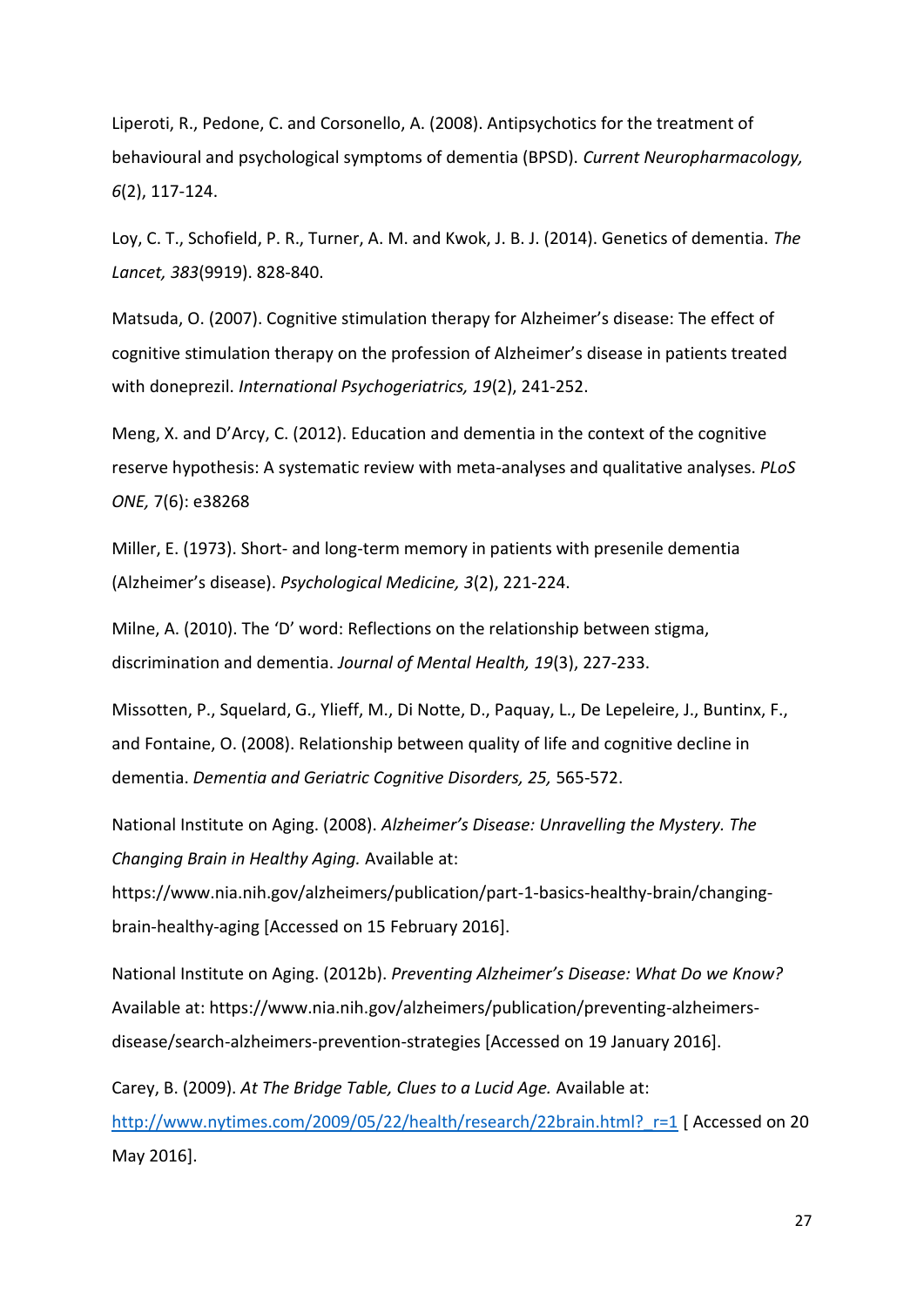NICE. (2006). *Dementia: Supporting People with Dementia and Their Carers in Health and Social Care.* Available at:<https://www.nice.org.uk/guidance/cg42> [Accessed on 20 May 2016].

Office for National Statistics. (2015). *National Life Tables, United Kingdom, 2012-2014.* Available at: [http://www.ons.gov.uk/ons/rel/lifetables/national-life-tables/2012-2014/stb](http://www.ons.gov.uk/ons/rel/lifetables/national-life-tables/2012-2014/stb-life-tables-2012-2014.html)[life-tables-2012-2014.html](http://www.ons.gov.uk/ons/rel/lifetables/national-life-tables/2012-2014/stb-life-tables-2012-2014.html) [Accessed on 15 February 2016].

Oliver, D., Foot, C., and Humphries, R. (2014). *Making our Health and Care Systems Fit for an Ageing Population.* London: The King's Fund.

Parliament. (2016). *Political Challenges Relating to an Aging Population: Key Issues for the 2015 Parliament.* Available at:

[http://www.parliament.uk/business/publications/research/key-issues-parliament-](http://www.parliament.uk/business/publications/research/key-issues-parliament-2015/social-change/ageing-population/)[2015/social-change/ageing-population/](http://www.parliament.uk/business/publications/research/key-issues-parliament-2015/social-change/ageing-population/) [Accessed on 29 January 2016].

Patrick, D. R. and Bignall, J. E. (1987). Creating the competent self: The case of the wheelchair runner. In: J. A. Kotarba. (1987). *The Existential Self in Society.* USA:University of Chicago Press. Chapter 10.

Raglio, A., Filippi, S., Bellandi, D. and Stramba-Badiale, M. (2014). Global music approach to persons with dementia: Evidence and practice. *Clinical Interventions in Aging, 9*, 1669-1676.

Rathus, S. A. (2007). *Psychology: Concepts and Connections*. USA: Thomson Wadsworth.

Ruitenberg, A., Ott, A., van Sweiten, J. C., Hofman. and Breteler, M. M. (2001). Incidence of dementia: Does gender make a difference? *Neurobiological Aging, 22*(4), 575-580.

Rutherford, T. (2011). *Population Ageing: Statistics.* London: House of Commons Library.

Saczynski, J. S., Beiser, A., Seshadri, S., Auerbach, S., Wolf, P. A. and Au, R. (2010). Depressive symptoms and risk of dementia. *Neurology, 75*(1), 35-41.

Sala, S. D., Parra, M. A., Fabi, K., Luzza, S. and Abrahams, S. (2012). Short-term memory binding is impaired in AD but not in non-AD dementia. *Neuropsychologia, 50*, 833-840.

Scarmeas, N., Zarahn, E., Anderson, K. E., Habeck, C. G., Hilton, J., Flynn, J., Marder, K. S., Bell, K. L., Sackeim, H. A., Van Heertum, R. L., Moeller, J. R. and Stern, Y. (2003). Association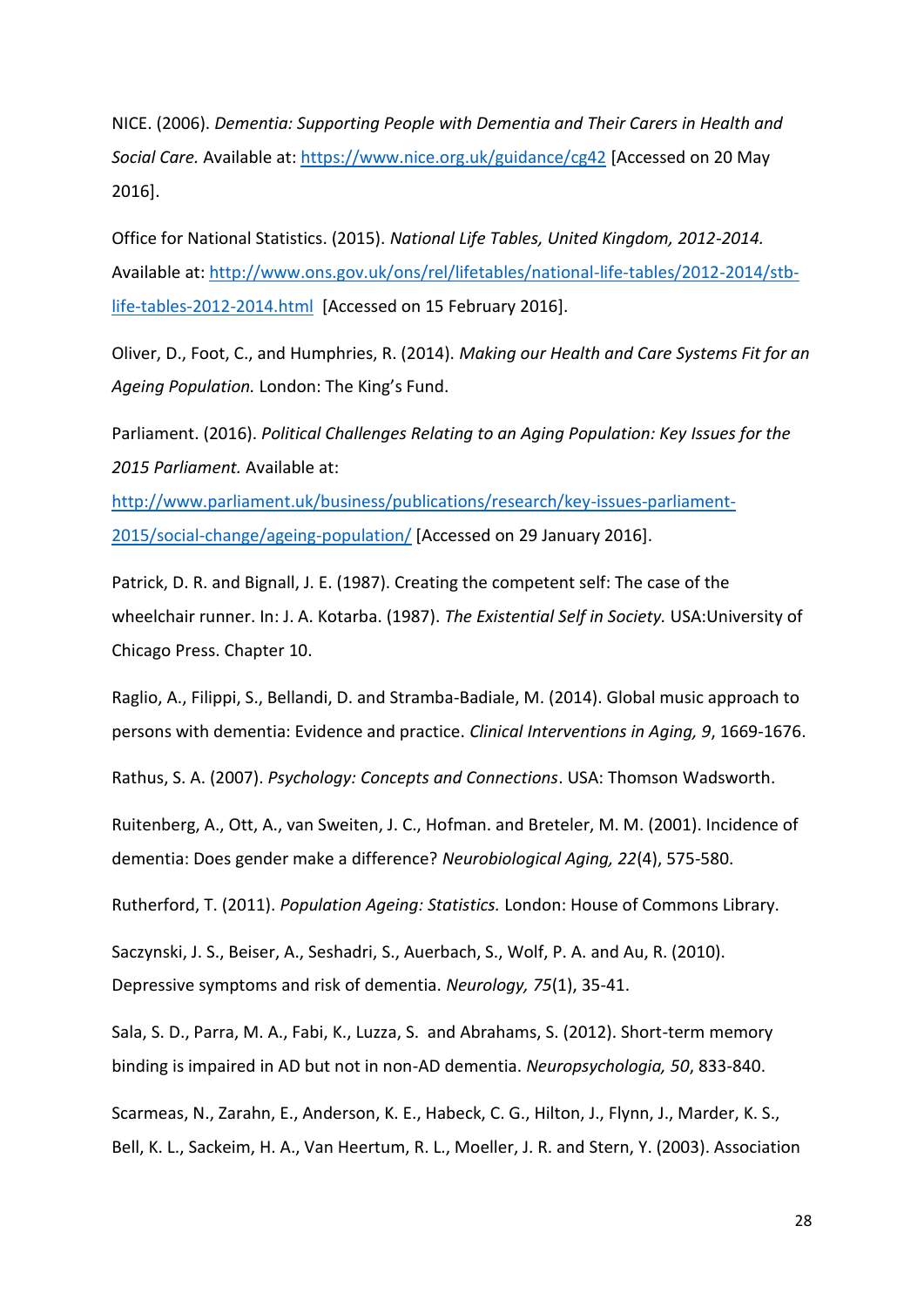of life activities with cerebral blood flow in Alzheimer's disease: Implications for the cognitive reserve hypothesis. *Archives of Neurology. 60*(3), 359-365.

Schmidt Peters, J. (2000). *Music Therapy: An Introduction.* Illinois, USA: Charles Thomas Publishers.

Scott, D. (1991). The problematic nature of participation in contract Bridge: A qualitative study of group-related constraints. *Leisure Sciences,* 13(4), 321-336.

Selwood, A., Thorgrimsen, L., and Orrell, M. (2005). Quality of life in dementia- a one-year follow up study. *International Journal of Geriatric Psychiatry, 20*(3), 232-237.

Spector, A., Orrell, M. and Woods, B. (2010). Cognitive stimulation therapy (CST): Effects on different areas of cognitive function for people with dementia. *International Journal of Geriatric Psychiatry, 25*(12), 1253-1258.

Spector, A., Thorgrimsen, L., Woods, B., Royan, L., Davies, D., Butterworth, M. and Orrell, M. (2003). Efficacy of an evidence-based cognitive stimulation therapy programme for people with dementia: Randomised controlled trial. *British Journal of Psychiatry, 183,* 248-254.

Stanford Center on Longevity. (2014). *A Consensus on the Brain Training Industry from the Scientific Community.* Available at: [http://longevity3.stanford.edu/blog/2014/10/15/the](http://longevity3.stanford.edu/blog/2014/10/15/the-consensus-on-the-brain-training-industry-from-the-scientific-community-2/)[consensus-on-the-brain-training-industry-from-the-scientific-community-2/](http://longevity3.stanford.edu/blog/2014/10/15/the-consensus-on-the-brain-training-industry-from-the-scientific-community-2/) [Accessed on 15 February 2016].

Stern, Y. (2002). What is cognitive reserve? Theory and research application of the reserve concept. *Journal of the International Neuropsychological Society, 8,* 448-460.

Stern, Y. (2009). Cognitive reserve. *Neuropsychologia, 47*, 2015-2028.

Strauss, A. S., and Glaser, B. G. (1975). *Chronic Illness and Quality of Life.* Missouri: C. V. Mosby.

Tomaszewski Farias, S., Mungas, D., Reed, B. R., Harvey, D. and DeCarli, C. (2009). Progression of mild cognitive impairment to dementia in clinic-vs community-based cohorts. *Archives of Neurology, 66*(9), 1151-1157.

Vasionyte, I. and Madison, G. (2013). Musical intervention for patients with dementia. *Journal of Clinical Nursing, 22,* 1203-1216.